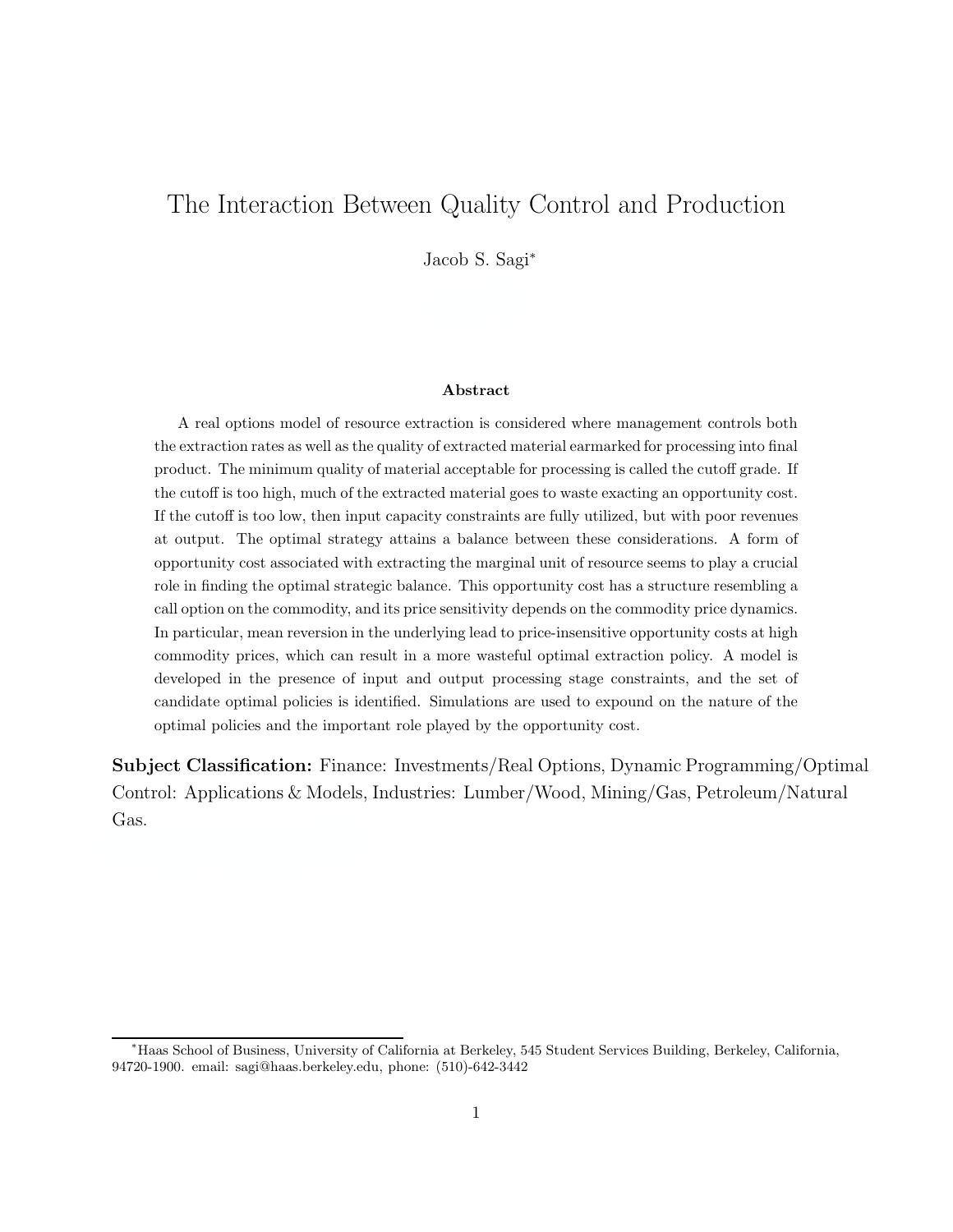### **1 INTRODUCTION**

It is often the case in a variety of resource industries that raw material has a distribution of economic value. In particular, some material may be deemed too poor in quality to be of economic use. The cutoff level between usable and rejected material is a function of the operational and economic circumstances. For example, consider a mining operation that can excavate 10 million tons of material per year but only has the capacity to process 4 million tons per year. If the mine management decides to extract more than it can process, the lowest grade material may go to waste.<sup>1</sup> Suppose that current prices are such that the mine management finds it optimal to extract the full 10 million tons per year; it would then choose to process only material in the top 40% of grade quality. Thus, economic conditions and operational constraints conspire to place a limit on the quality of material deemed suitable for processing and what is subsequently 'wasted'. In the mining industry, the choice of minimum quality level is known as the cutoff grade.

The aim of this paper is to illustrate the tradeoffs and interplay between resource utilization and quality control, as well as their impact on real production and waste policy. One contribution of the paper is the identification of the opportunity cost of extraction (OCE) as a crucial factor in determining the appropriate balance between extraction rates and quality cutoff.<sup>2</sup> This has previously been pointed out by Lane (1988) in a static price discounted cash flow model using a different notion of opportunity costs.<sup>3</sup> A more novel contribution, from an economic point of view, is the interpretation of the OCE as a derivative claim resembling a forward-start American call option written on the marginal extracted unit of material. The maturity of the forward component is bounded below by the minimum time to depletion of the reserves and the strike price is linked to the variable costs of production. The latter analogy is important since it characterizes the determinants of the OCE, including its price sensitivity. For instance, given a mean-reverting underlying resource price process, a forward start option with long forward maturity is insensitive to the commodity price when it is high. In certain instances, the resulting implication for the cutoff grade is dramatic: price-insensitive opportunity costs may lead to an extraction and cutoff grade policy that wastes increasingly more resource as the price increases; in an identical operational setup, the exact opposite can be true if the underlying price dynamics are non-stationary. The

<sup>&</sup>lt;sup>1</sup>While subpar ore might be stockpiled, it is often more economical to dump it in a designated waste area along with excavated barren rock (overburden). The resulting mixture is typically of little economic potential.

 $2$ The opportunity cost of extraction measures the value of deferring production vis  $\acute{a}$  vis the loss of value due to reserve depletion.

<sup>3</sup>Lane's discounted cash flow approach is generally ill-suited for calculating dynamic and time-consistent pricecontingent strategies in a stochastic environment.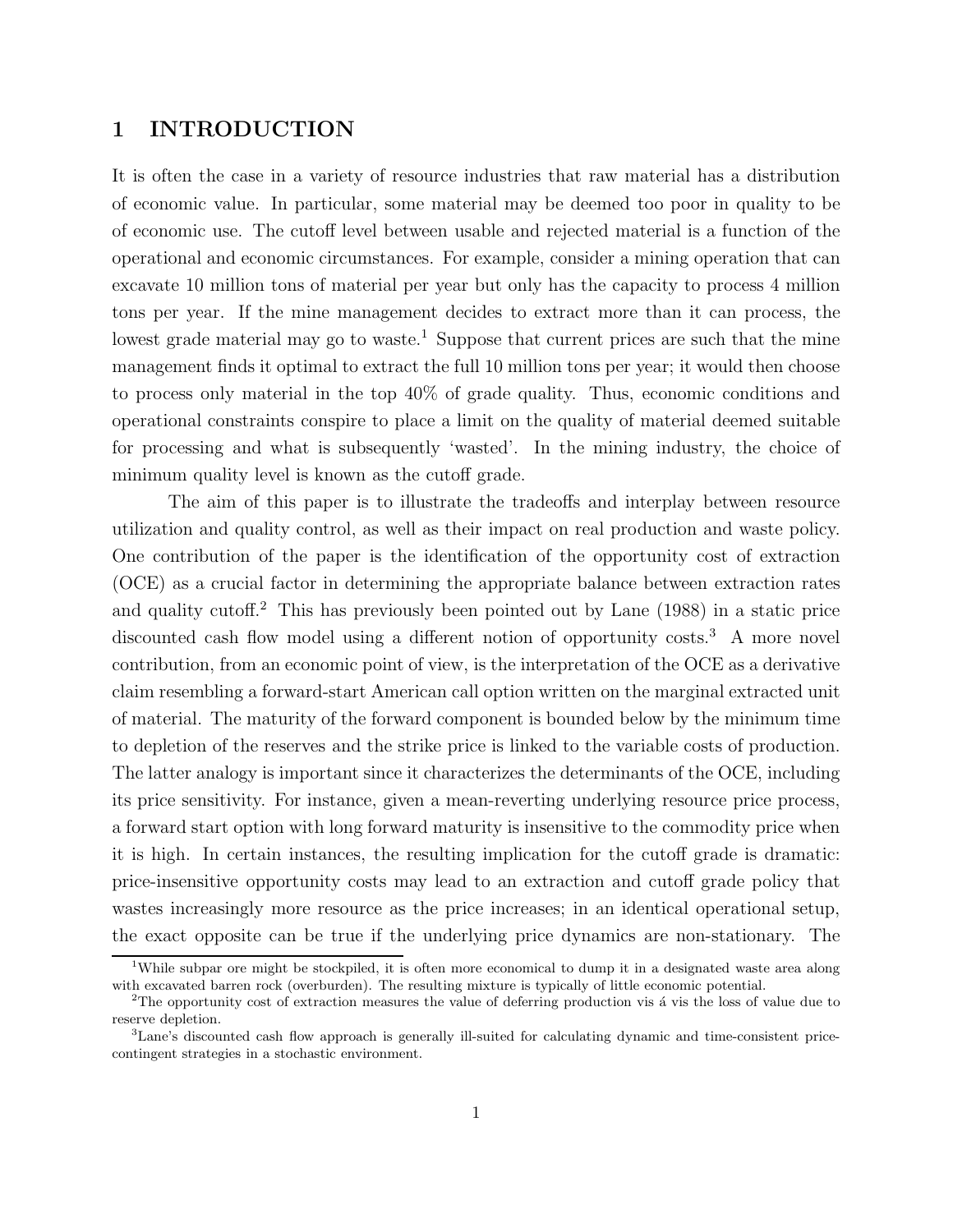relevant conclusions are potentially manifold, applying both to the operation and design of facilities as well as government agencies that wish to regulate the practices of such facilities. In the latter case, profit and/or extraction tax linked to price movements can distort the optimal policy towards one that is 'less wasteful'.

Crucial to the analysis is the contingent claims, or real options, approach. Real options analysis is typically used to examine investment decisions in a simplified setting. The major insights from the literature are either methodological or concerned with conveying the message that the option to defer investment may be valuable. Moreover, the approach often faces criticism from practitioners in resource industries for being overly simplistic. By using the methodology of modern asset pricing, this paper offers new economic insights that extend beyond the value of deferring investment, as well as a realistic resource production model that compares favorably with what is considered best practice valuation in the resource industry.

#### **1.1 What is an 'opportunity cost of extraction' ?**

To define and illustrate the economic role of the OCE, consider that the decision whether or not to extract a unit of raw material hinges on whether the profits from the unit together with the value of the remaining reserve exceed the value of the reserve with the unit left unexploited. In other words, one requires

$$
\text{profit from unit} + PV\Big[J_E\Big] \geq PV\Big[J_U\Big]
$$

where  $J_E$  is the value of the 'exploited' reserve in the next period,  $J_U$  is the value of the reserve in the next period assuming the unit is not extracted, and  $PV[\cdot]$  denotes 'present value'. Note, first, that if the option to extract the unit is 'now or never', then  $PV\Big[J_E\Big] = PV\Big[J_U\Big]$ , and the unit is extracted whenever profit from the endeavor is positive. If extraction can be deferred costlessly, then each of  $J_E$  and  $J_U$  is a future value for the reserve, with the former having one unit less than the latter. In this case, one can loosely write  $J_U = J(Q)$ and  $J_E = J(Q - dQ)$  where Q is the current size of the reserve, and  $dQ$  is the marginal unit extracted. Thus, if production of a unit can be deferred costlessly, extraction of the marginal unit can only be justified if its profit exceed an opportunity cost whose magnitude equals the present value of  $J(Q) - J(Q - dQ)$ ; in continuous time, the decision to extract reduces to comparing the variable profits per unit extracted with the variable opportunity cost of extraction:  $\frac{\partial J}{\partial Q}$ . It should be stressed that this discussion precludes the costs of varying production – if it is costly to change production levels, the marginal additional cost would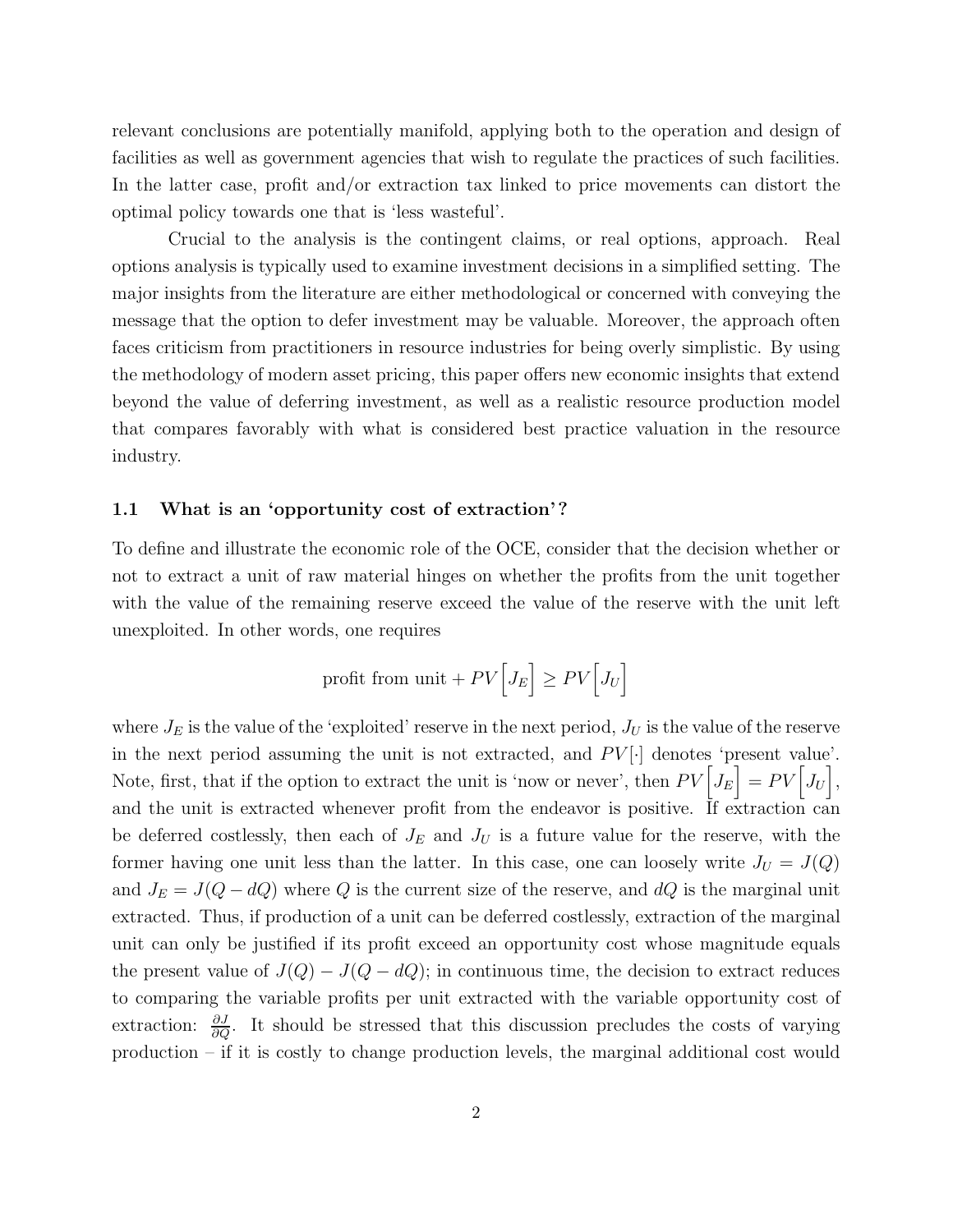enter on the appropriate side of the inequality.<sup>4</sup> A more involved model is presented later. Regardless, this simple analysis establishes two important ideas. First, when the production level can be changed, the option to defer the production of a marginal unit leads to a variable opportunity cost – the OCE; and second, the OCE is the sensitivity of the project to its size.

#### **1.2 Quality control policy and the OCE**

To illustrate the implications of the first point above for cutoff grade policy, consider the illustrative example of a resource extraction project (oil, forestry, mining, etc.) with finite reserve levels and maximum extraction capacity of 3 units per period. Suppose that, after extraction, material can be sorted into low, medium and high quality categories, fetching prices of  $S_l$ ,  $S_m$  and  $S_h$  per unit, respectively. Naturally,  $S_h > S_m > S_l$ . The different grades of material are assumed to be present in equal amounts. Finally, assume that processing costs are k per unit processed and that the OCE is  $\xi$  per unit extracted. For the sake of simplicity,  $\xi$  is assumed to be constant with respect to the number of units extracted.

Consider now a situation where there is no restriction on the amount of material that can be processed. In this case, if it is worthwhile to extract one unit, it is worthwhile to extract the maximum allowable. Production is therefore zero or maximum – the so-called 'bang-bang' solution. The cutoff decision now involves choosing the quality of material to be processed. If the cutoff is zero, all extracted material is processed, resulting in a cash flow of  $S_l + S_m + S_h - 3k - 3\xi$ . Table 1 shows the cash flows for this and two other cutoff choices. Notice that the quality control decision does not depend on the opportunity cost,  $\xi$ , since the same cost is incurred in all scenarios. When prices are low, so that medium and low quality material cannot pay for their respective processing costs, the optimal cutoff is high. When prices are high, so that processing low-grade material produces profit, the optimal cutoff is low. This type of situation is known as a 'break even' cutoff strategy. The cutoff is chosen so that the revenues from material at the margin are equated with the marginal costs of processing. Any material that can pay its own processing costs is acceptable.

To investigate another possibility, consider a similar situation to the above, except that the maximum amount of material that can be processed is 1 unit per period.<sup>5</sup> For simplicity, assume that either one unit is processed or none at all. If more material is

<sup>&</sup>lt;sup>4</sup>If deferring extraction of a marginal unit involves large frictions (e.g., costs of a complete shutdown, etc.) then the decision is somewhat different and largely weighs the tradeoffs between maintaining negative cash flow production and avoiding such a liability by paying a lumpsum shutdown cost. The profit from a marginal unit is insignificant relative to these tradeoffs.

<sup>&</sup>lt;sup>5</sup>This is an example of 'input processing constraints.' The model investigated later also considers output constraints.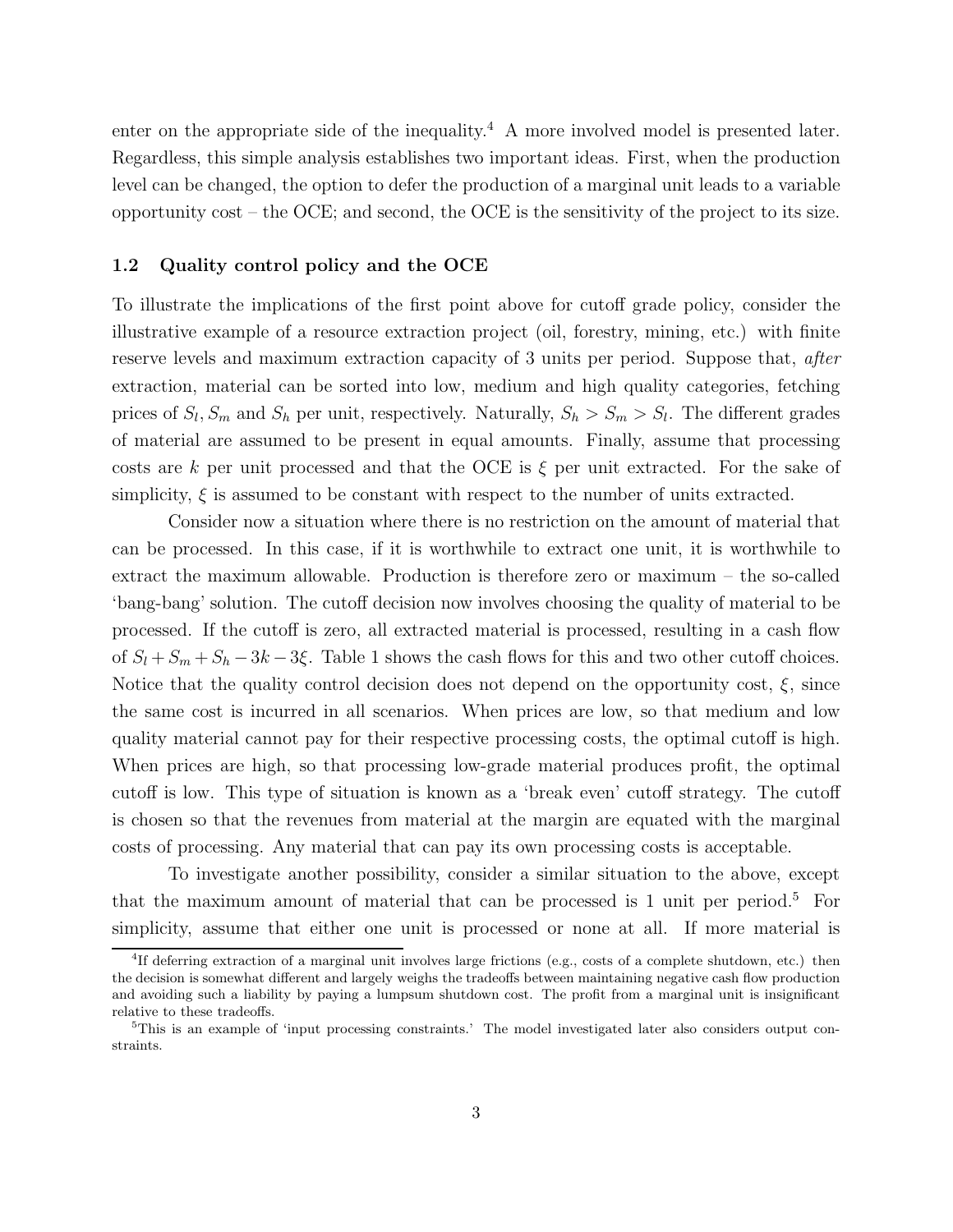extracted than there is processing capacity, only the highest price material is selected and the remainder is waste; the cutoff is the ratio of waste material to extraction level. Examples of such combined production and cutoff policies are given in Table 2. Because of the processing stage constraint, the cost of processing is the same for all the policies considered, namely, k. What differentiates the policies this time is the amount of opportunity cost incurred. If one assumes that  $S_h = 3S_l$  and  $S_m = 2S_l$ , a simple arithmetic calculation shows that the first policy will be preferred to the others in the table when  $S_l < \frac{3}{2}\xi$ . The second policy is preferred to the other two when  $\frac{3}{2}\xi < S_l < 3\xi$ , and the third prevails when  $S_l > 3\xi$ . A lower opportunity cost at the margin implies a higher standard of minimum quality. This is, again, a 'break-even' policy, although it is the marginal opportunity cost that must be exactly covered by marginal revenues.

The relationship between opportunity costs and cutoff grades outlined above is also discussed in Lane (1988), albeit in a more complicated setup, using a different notion of opportunity costs, and assuming static prices. What is not understood is how the price sensitivity of the opportunity costs can affect the cutoff grade decision and associated policy for 'wasting' resource. To see the relevance of this, note that in the second example the cutoff, extraction, and waste levels increase as the per-unit profits increase in relation to the OCE. In other words, if  $\xi$  is insensitive to changes in price, then as prices increase eventually  $S_l$  exceeds  $\frac{3}{2}\xi$  or 3 $\xi$ , leading to a cutoff policy that increases with price. This should be contrasted with the first example in which a higher price means more material breaks even and thus the cutoff is decreased. At first blush, the second example is somewhat unintuitive, since the naive policy is to waste *less* material when prices increase. While the examples are highly stylized, they attempt to convey the message that the presence of operating constraints and the price sensitivity of the OCE is crucial in determining the most profitable extraction/cutoff policy and, subsequently, the amount of wasted resource.

#### **1.3 Determinants of the OCE**

The preceding discussion clarifies that processing stage constraints can induce a relationship between the OCE and cutoff decision, thus understanding the latter hinges on understanding the comparative statics of the OCE. Instrumental in attaining this goal is the realization that the variable OCE is the marginal value of the project achieved by adding to it an additional unit of resource (i.e., the OCE is the sensitivity of the project to its size,  $\frac{\partial J}{\partial Q}$ ).

Given this, three main determinants of the OCE come immediately to mind: the size of the reserve, the projected cost of extracting and processing the marginal unit added to the reserve, and the spot price of the resource. The roles of these factors can be understood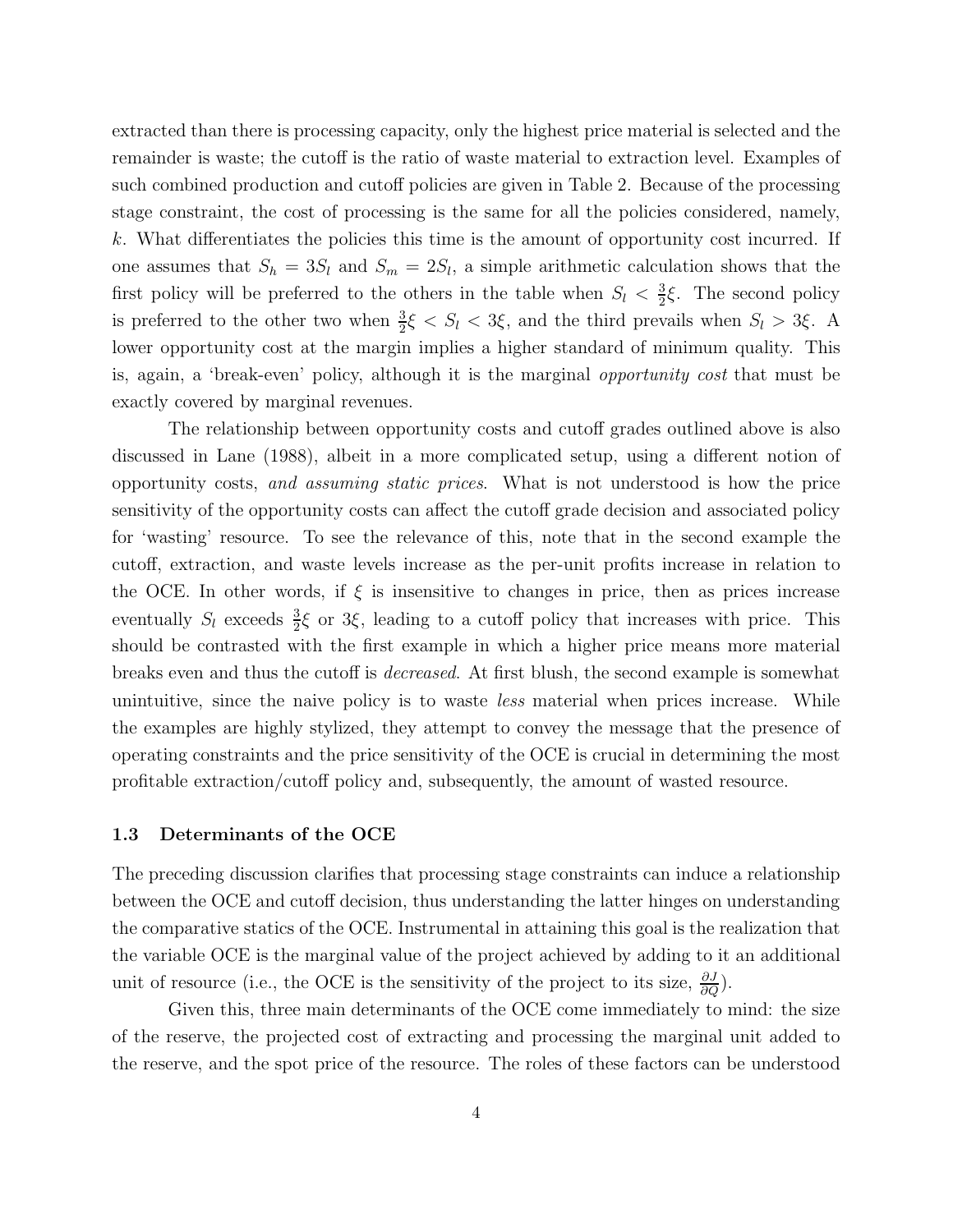by noting that the value of an additional unit (and therefore the OCE) is the discounted and risk-adjusted expected profit from that unit.

**Reserve Size –** The earliest time at which an additional unit can be processed is  $T = Q/q$ , where Q is the quantity of reserves remaining and q is the maximum capacity rate of resource extraction. Moreover, depending on the projected operational flexibility available, processing of the additional unit may be further deferred even when it is all that remains. Thus the OCE resembles a forward-start American style option with stochastic forward maturity bounded below by  $T$ . Increasing  $Q$  is tantamount to increasing the maturity of the forward part of the option and can affect its value in several competing ways. First, at low prices and low convenience yield the option value benefits from an increase in the forward maturity,  $T$ , since the strike price dominates the intrinsic value of the option and suffers more than the commodity price from the additional discounting. At high prices the reverse is true since the intrinsic value of the option is dominated by the commodity price. Finally, as the forward maturity is increased, there is a higher cumulative likelihood that the project (along with the option) will be abandoned before  $T$  and this reduces the value of the forward-start option. Summarizing, a larger reserve tends to exhibit a larger OCE when profit margins (i.e., moneyness of the option) is small and smaller OCE when profit margins are high.

**Costs –** Increasing costs of extraction and processing tend to reduce the intrinsic option value and increase the likelihood of abandonment before T thus resulting in a lower OCE.

**Price Dynamics** – First, like any call option, the OCE is increasing in the underlying commodity price. The price sensitivity of the option, on the other hand, depends on the resource price process. For instance, if the underlying is mean-reverting, then for T larger than the half-life of mean-reversion, the forward-start option value is insensitive to changes in the current spot price (unless the project is close to being abandoned). Thus in the constrained processing example above, the optimal cutoff increases with price. By contrast, it can be shown that this behavior is not necessarily exhibited when the price process is geometric Brownian-motion. The different optimal cutoff grades associated with the different price dynamics can have important implications for project design and public policy on resource management.

While the topic is not explored in this paper, it should be emphasized that even in the absence of quality control (and processing capacity constraints) considerations, opportunity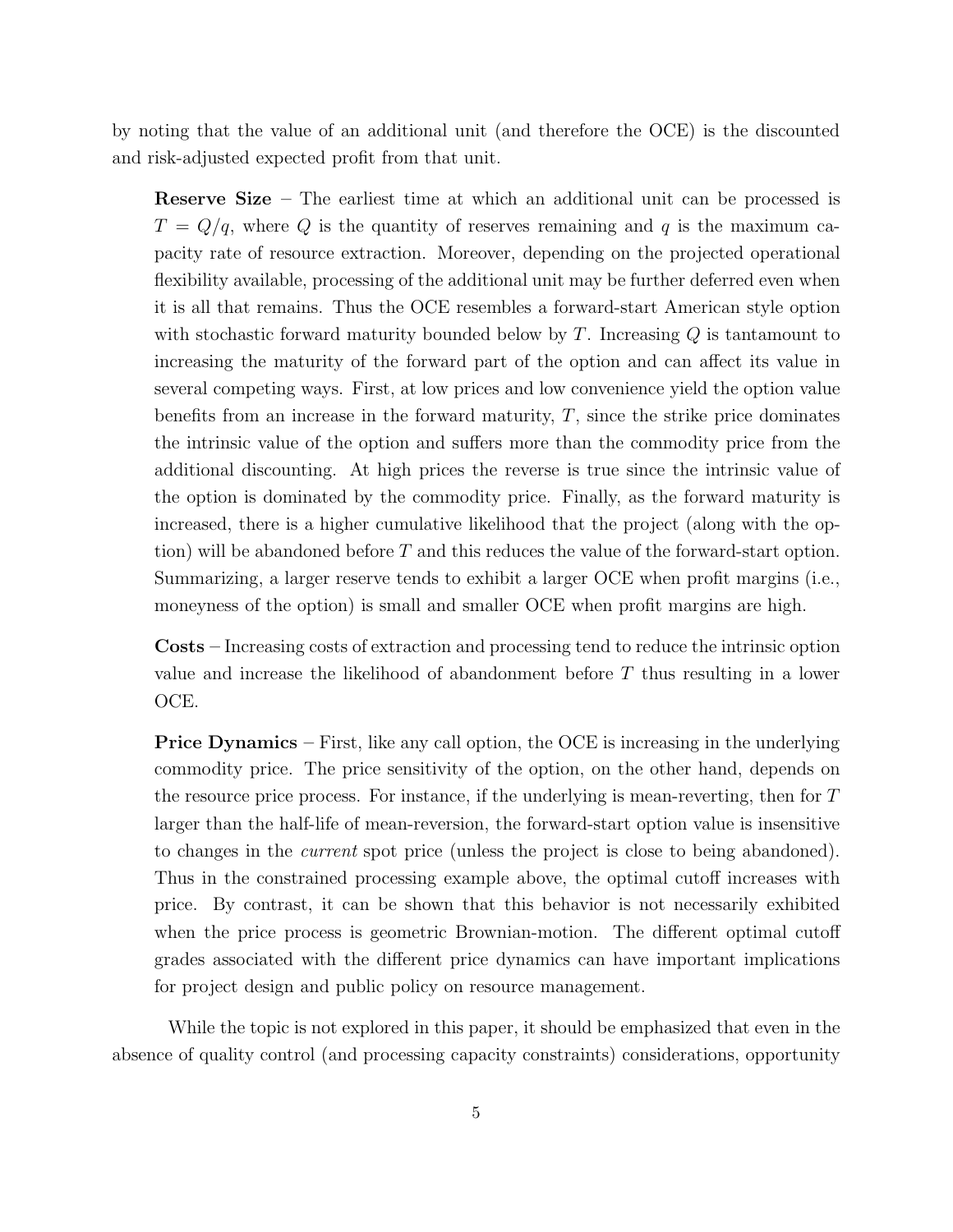cost plays an important role when extraction costs are convex. Consider, for example, a production model with convex costs,  $k(q)$ . At each point in time, the optimal production policy,  $q^*$  maximizes:

$$
Z(q) = qS_t - k(q) - q\frac{\partial J}{\partial Q}
$$
\n<sup>(1)</sup>

where  $S_t$  is the per-unit output price and  $\frac{\partial J}{\partial Q}$  is the per-unit OCE. If  $k(q)$  is differentiable, the solution is given by

$$
q^* = k'^{-1}(S_t - \frac{\partial J_O}{\partial Q})
$$
\n<sup>(2)</sup>

Because  $k(q)$  is convex,  $k'^{-1}$  is monotonically increasing. Thus the optimal extraction policy is an increasing function of  $(S_t - \frac{\partial J}{\partial Q})$ . Clearly, here too, the price-sensitivity of the opportunity costs plays a crucial role. The reaction of production to price depends on  $1 - \frac{\partial^2 J}{\partial S \partial Q}$ , affecting whether production increases or decreases in response to increasing prices.

The remainder of the paper develops further the insights discussed above. In particular, the interaction between resource production (i.e., extraction) and quality control (i.e., cutoff) is analyzed in more detail in the presence of input and output constraints. The realization that a proper evaluation of opportunity costs requires a contingent claims approach is used to develop a model which combines the real options framework used by Brennan and Schwartz (1985) with the discounted cash flow cutoff grade model proposed by Lane (1988). Brennan and Schwartz (1985) were the first to apply contingent claims analysis to resource extraction. Many other treatments have followed since, including Paddock, McDonald, and Siegel. (1985), Siegel and Smith (1988), Dixit and Pindyck (1994), Trigeorgis (1996), and Smith and McCardle (1999). While Lane (1988) was the first to realize the significance of opportunity costs in the determination of mining cutoff grades, the idea can be extended (as is done in this paper) to other resource industries. The rest of this paper is organized as follows. Section 2 develops the valuation model and derives the nature of the optimal production and cutoff policies in the presence of capacity constraints on the input and output processing stages. Section 3 applies the model to the forest and mining industries. While some intuition is obtained by qualitative analysis, the model must generally be solved numerically and project parameters are chosen to highlight some of the interesting features already discussed. Section 4 concludes.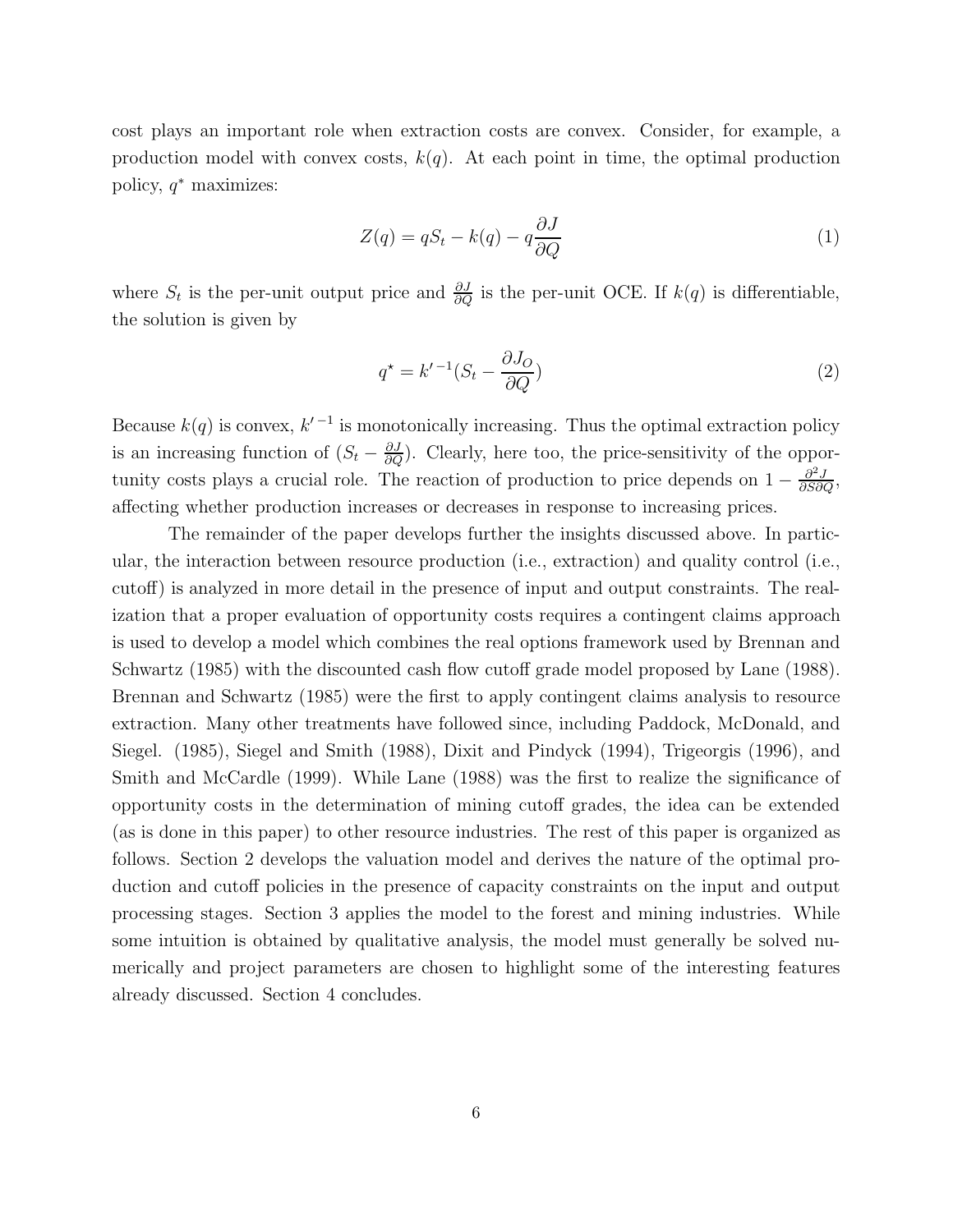### **2 THE MODEL**

To model contingent extraction and cutoff policies, one has to quantify the effects of policy change on future cash flows and reserve levels. An extracted resource can contain several types of similar commodities in varying concentrations. For example, diamond ore may contain various qualities of diamonds present in different amounts; an acre of timber can contain different species of trees in varying density and quality. To simplify matters and focus the analysis, the quality notion is restricted to a single commodity present in extracted material.

Consider a project, as shown schematically in Figure 1, where a resource is removed at a rate  $q_t \in [0, H]$  from reserves at time t. The variable cost of extraction is  $k_w(S_t)$ , where  $S_t$ is the commodity price at time  $t$ ; extraction costs may depend on the commodity price when, for example, the resource must be purchased (e.g., price-linked stumpage fees for timber). The extracted material has a distribution of quality measured by  $c \in [c, \bar{c}]$ , which can be used for sorting. It is taken for granted that a unit of material with a higher value of  $c$  fetches a higher price after processing. From here on, c is referred to as the 'grade' of the material. Let the density for the distribution of possible grades be  $f(c)$ . In general, controlling for quality corresponds to processing only material that is within some 'acceptable' interval. A gold mine, for example, may choose to process only material which has more than 1 gram of gold per ton; another example is a sawmill where only logs with diameter between 12 and 36 inches are chosen for processing into lumber. At the risk of sacrificing some realism, it is assumed that the acceptable interval of quality at time t is  $[c_t, \bar{c}]$ . In other words, higher quality material is never rejected for the purpose of processing.<sup>6</sup> After extracting  $q_t$ , it is assumed that material can be separated into components above and below the cutoff grade,  $c_t$ . The proportion of  $q_t$  that is below the cutoff grade can be disposed as waste or sold to another facility (stockpiling for future processing is discussed later in the paper). Suppose that the variable cash flow from the rejected material, not including extraction costs, is given by  $k_R(c_t, S_t)$ . The amount of material rejected is  $F(c_t)q_t$ , where  $F(c)$  is the cumulative distribution function for the grade distribution. Thus the rejected material at time  $t$  earns a cash flow of  $k_R(c_t, S_t)F(c_t)q_t$ .

It is assumed that the maximum input capacity rate for processing extracted material

 ${}^{6}$ This assumes that there is only a single control variable, namely,  $c_t$ . Some operations may require a dynamic quality 'ceiling' because processing facilities cannot handle the 'higher quality' material. For instance, a sawmill may be reluctant to process very large logs because they lead to a slower production line; the larger logs are therefore sold to another facility instead. This additional control variable is ignored in this paper.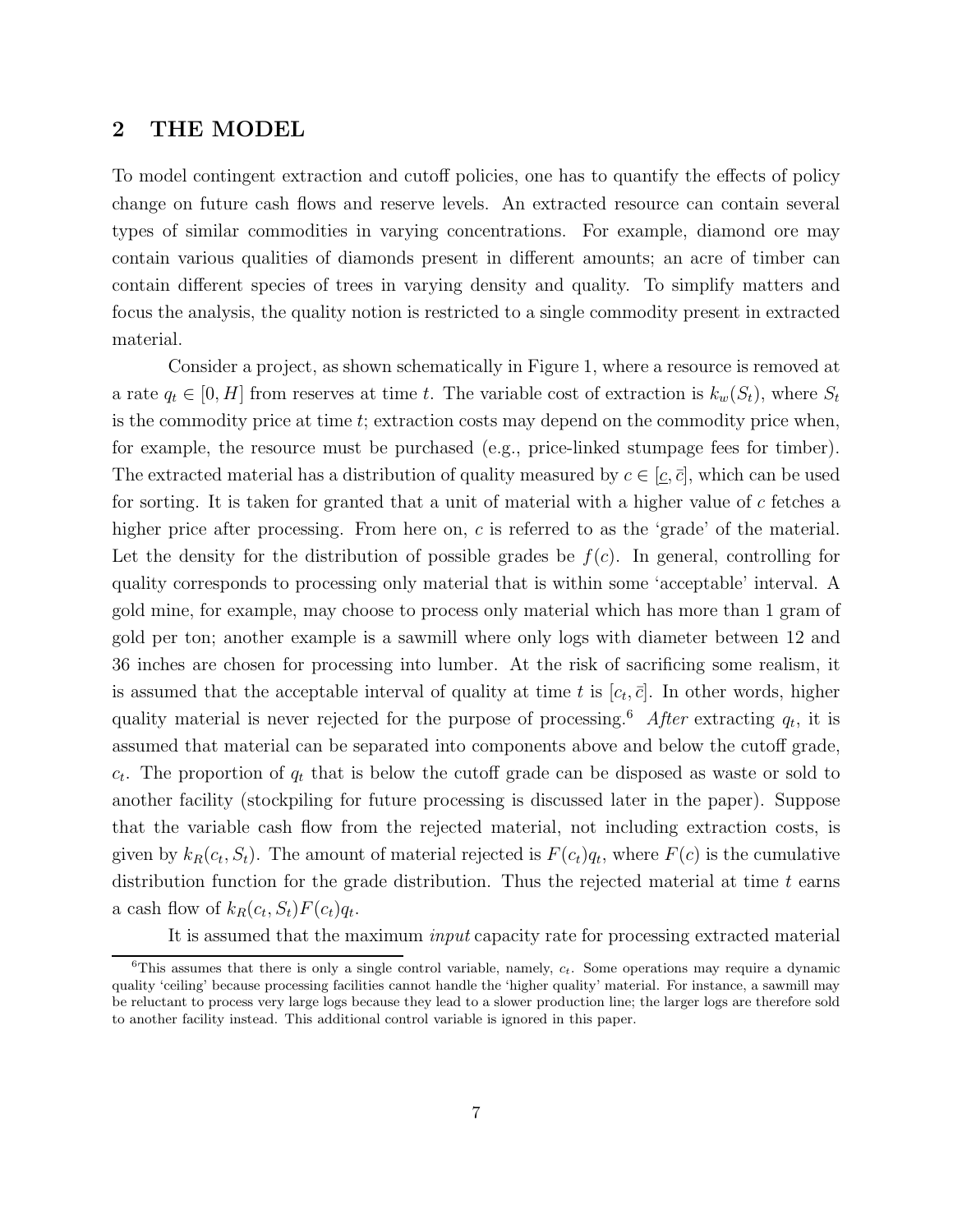is  $G_I$ , giving  $\min(q_t P(c_t), G_I)$  as the amount of material processed at time t, where

$$
P(c) \equiv 1 - F(c) = \int_{c}^{\bar{c}} f(x) dx
$$
\n(3)

is the fraction of extracted material above the cutoff grade.<sup>7</sup> Assuming a cost per unit processed of  $k_I(c)$ , the added cost of processing acceptable material at time t is  $k_I(c_t)$ min $(q_t P(c_t), G_I)$ .

The material chosen for processing must of course be converted to a final product. The conversion depends on the grade, the degree of loss during handling, and facility output capacity constraints. To capture this, it is assumed that one unit of material destined for processing yields  $g(c)$  units of final output (the conversion factor between input and output depends on the cutoff grade). In mining, for example, the relationship between input and output is determined by the *mean grade above cutoff*; e.g., a higher value of c increases the metal yield per unit input. In a sawmill, processing larger sized logs likewise increases output production per unit input. Assuming a maximum output capacity rate of  $G_O$ , the output of finished product at time t is therefore given by  $min(q_t P(c_t)g(c_t), G_I g(c_t), G_O)$ .

There are also costs associated with the amount of final output. Denote these as  $k<sub>O</sub>(c)$  per unit output. In mining, these costs are associated with smelting, refining and/or shipping. The total real variable costs (per unit time) incurred before realizing revenues can be collected to give:

Total Real Variable Costs = 
$$
k_O(c_t) \min(q_t P(c_t) g(c_t), G_I g(c_t), G_O)
$$
  
+  $k_I(c_t) \min(q_t P(c_t), G_I) + q_t k_w(S_t)$  (4)

The amount of revenue from final output is given by  $S_t$ min $(q_t P(c_t)g(c_t), G_I g(c_t), G_O)$ . Adding all of the costs and revenues at time  $t$  gives the total cash flow at time  $t$ :

Cash Flow<sub>t</sub> = 
$$
(S_t - k_O(c_t)) \min(q_t P(c_t) g(c_t), G_I g(c_t), G_O) - k_I(c_t) \min(q_t P(c_t), G_I)
$$
  
-  $q_t k_w(S_t) + q_t F(c_t) k_R(c_t, S_t)$  (5)

Assume that the interest rate is constant and that the commodity price is the only source of uncertainty evolving as an exponentiated Ornstein-Uhlenbeck (i.e., mean reverting)

<sup>&</sup>lt;sup>7</sup>The optimal strategy ensures that  $min(q_t P(c_t), G_I) + q_t F(c) = q_t$ .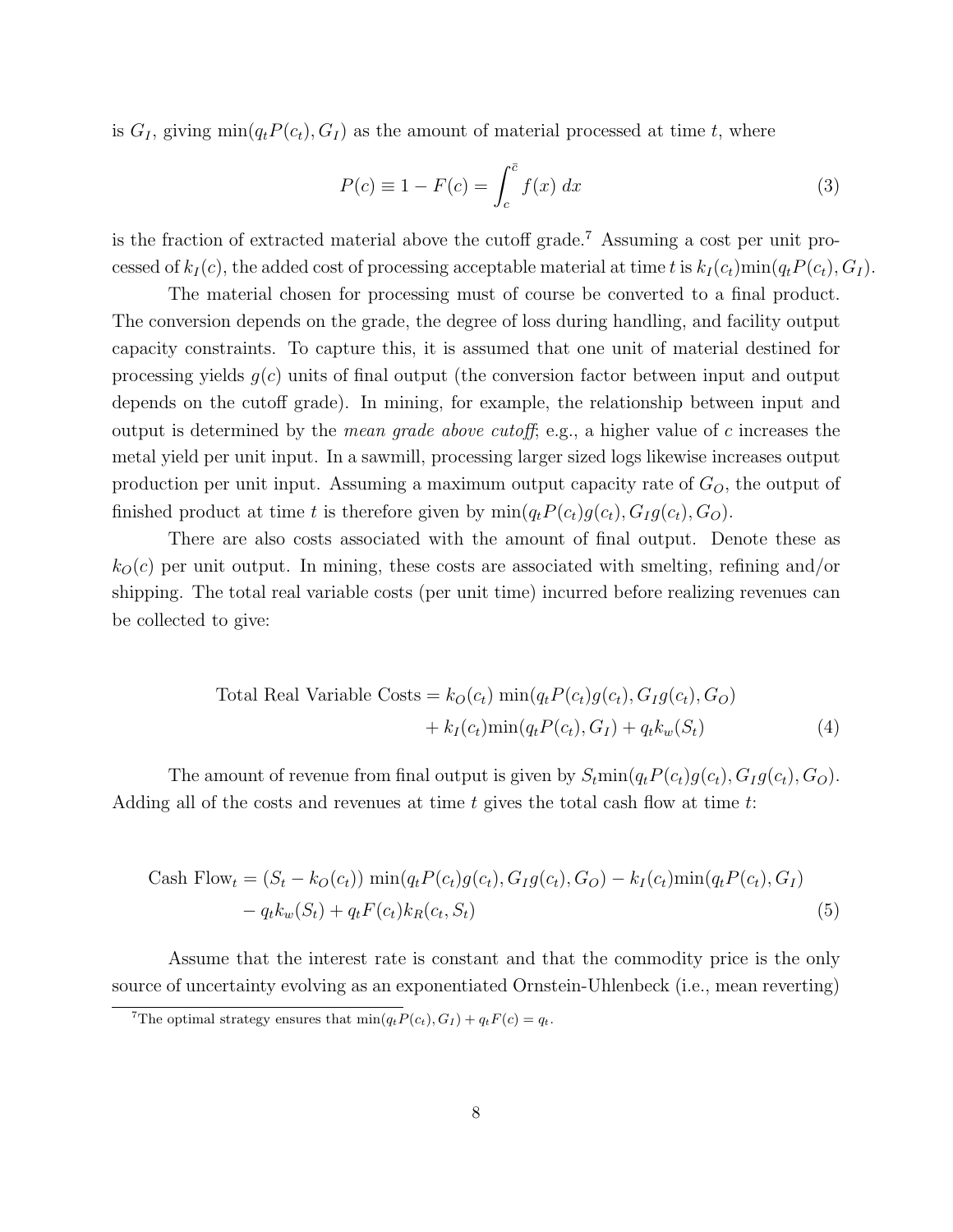Itô diffusion:

$$
dS_t = S(\mu - \delta - \kappa \ln S_t)dt + S\sigma dB_t
$$
\n(6)

where  $dB_t$  is a Brownian motion increment,  $\mu$  is the growth rate of the price,  $\delta$  is a constant net convenience yield proxying for the consumption benefits of having the commodity onhand,  $\kappa$  is the rate of mean-reversion of the price to its long-run median, and  $\sigma$  is the diffusion coefficient.<sup>8</sup> In the absence of mean-reversion (i.e.,  $\kappa = 0$ ), the process is standard geometric Brownian motion. To calculate the present value of cash flows under the optimal production policy, one must discount their *risk-adjusted* expected value using the risk-free rate. Given the assumptions over the price process, risk-adjustment is accomplished by substituting the risk-free rate, r, for the drift,  $\mu$ , in the stochastic differential equation, (6) (see, for instance, Harrison and Kreps (1979)).

**Proposition 1.** The value of the project with reserve  $Q_t$  while it is earning cash flows is

$$
\left(\frac{\sigma^2 S^2}{2} \frac{\partial^2}{\partial S^2} + (\mu - \delta - \kappa \ln S_t) S \frac{\partial}{\partial S}\right) J_C(S_t, Q) + \max_{c_t, q_t} \left\{ -q_t \frac{\partial J_O(S_t, Q)}{\partial Q} + Cash \ Flow_t \right\} - MN_O = r J_O(S_t, Q)
$$
(7)

and the value of the project while production is temporarily shut down is

$$
\left(\frac{\sigma^2 S^2}{2} \frac{\partial^2}{\partial S^2} + (\mu - \delta - \kappa \ln S_t) S \frac{\partial}{\partial S}\right) J_C(S_t, Q) - M N_C = r J_C(S_t, Q) \tag{8}
$$

where  $MN<sub>O</sub>$  is the rate of maintenance costs incurred while the project is operating and  $MN_C < MN_O$  is the schedule of maintenance costs for the project while shut. A sufficient condition guaranteeing that the shut-down, re-start and abandonment policies are optimal is given by the six 'smooth pasting conditions:'

$$
J_C(S_C(Q), Q) - K_C = J_O(S_C(Q), Q),
$$
  
\n
$$
J_C(S_O(Q), Q) = J_O(S_O(Q), Q) - K_O,
$$
  
\n
$$
J_C(S_o(Q), Q) = J_O(S_O(Q), Q) - K_O,
$$
  
\n
$$
\frac{\partial J_C(S_O(Q), Q)}{\partial S} = \frac{\partial J_O(S_O(Q), Q)}{\partial S}
$$
  
\n
$$
J_C(S_a(Q), Q) = V_a,
$$
  
\n
$$
\frac{\partial J_C(S_o(Q), Q)}{\partial S} = 0
$$

where  $S_C(Q)$ ,  $S_O(Q)$  and  $S_a(Q)$  are, respectively, the optimal price boundaries for temporary

<sup>8</sup>At the cost of increased computational burden, one can easily supplement this with additional random variables or use an alternative price-process specification.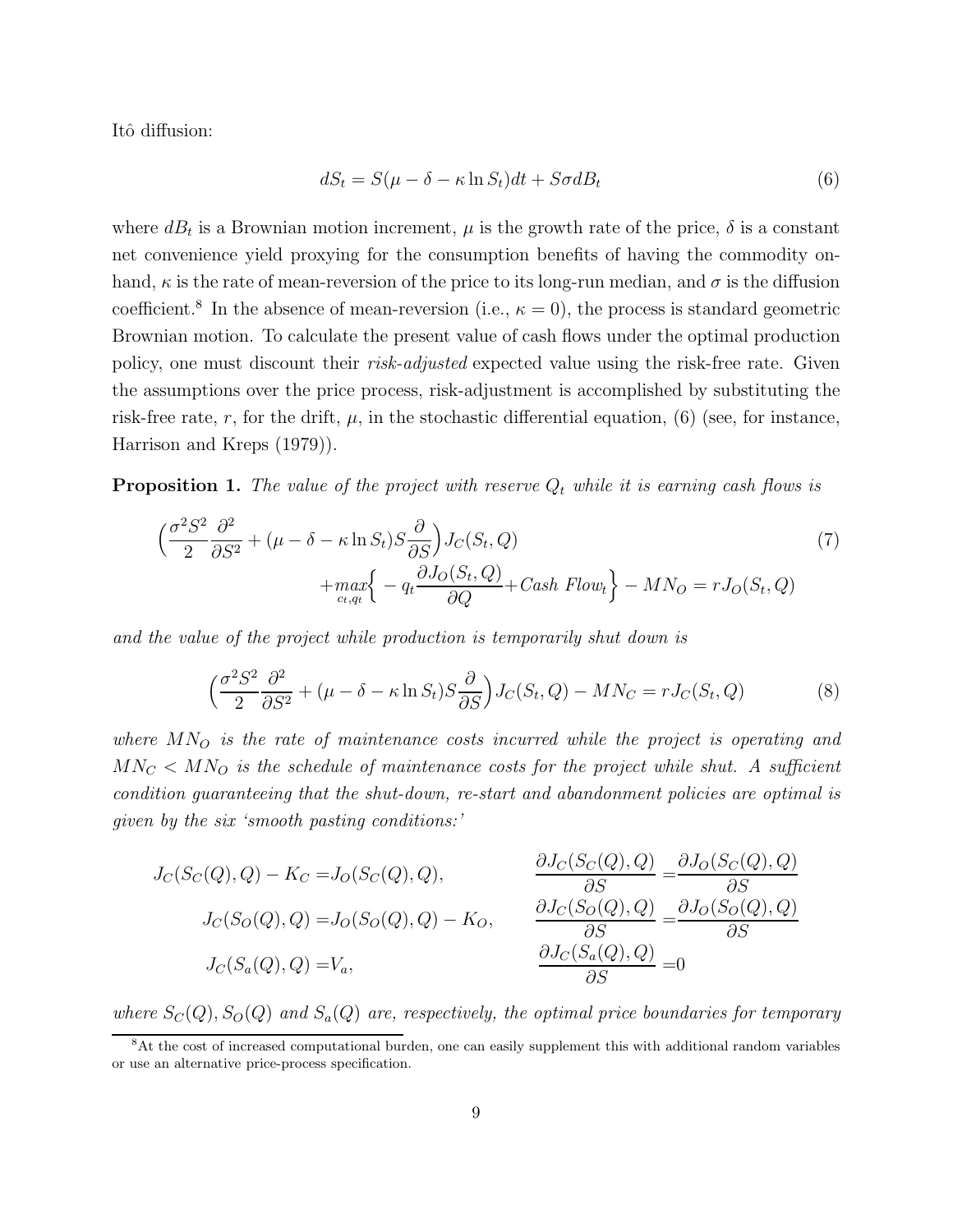shut down at cost  $K_C$ , re-start at cost  $K_O$ , and abandonment with salvage value of  $V_a$ .

Proof. The derivation of the partial differential equations follows from the absence of arbitrage (see, for example, Brennan and Schwartz (1985)). Sufficiency of the smooth pasting conditions follows from Brekke and Øksendal (1991).  $\Box$ 

The partial differential (or diffusion) operator in Eqns. (7) and (8) corresponds to the growth in value of the project due to capital gains - some of which are stochastic while some due to compensation for the time value of capital that can be invested elsewhere (i.e., time value of money). The next set of terms on the left hand side of each Equation correspond to the cash flow generated by the project as well as the opportunity cost incurred during production. The maximization over  $q$  is constrained to give solutions between 0 and the maximum production rate, H, while c is constrained to be in  $[\underline{c}, \overline{c}]$ . Equating the two sides of the equation is tantamount to asserting that *after adjusting for risk* the increase in value due to cash flow and capital gains must equal the gains that can be attained by selling the project and investing the proceeds in a risk-free security - this is the insight of the Black-Scholes-Merton approach.

The smooth pasting conditions allow one to solve for the price boundaries; for instance, production is temporarily ceased if prices fall below  $S<sub>C</sub>(Q)$ , and is re-started if prices increase past  $S_O(Q)$ . The costs of shut-down and re-start imply hysterises in the optimal policy. If prices fall below  $S_a(Q)$  the project is abandoned in favor of the salvage value,  $V_a$ . Note that the optimal policy is contingent on the size of the reserve,  $Q_t$ . Note that a necessary (but not sufficient) condition for a non-trivial shutdown policy is that  $MN_O > MN_C$ . Otherwise, management is better off allowing production to drop to zero while paying the lower operating overhead costs. In fact, as long as  $MN_O > MN_C + K_Cr$  where  $K_C$  is the shutdown cost, production never falls to zero while the project is in operation; shutting down is the preferred alternative.

To solve Eq. (7) one must maximize the cash flow in Eq. (5) with respect to  $q_t$  and  $c_t$ , then substitute the results back into Eq. (7) and solve the (possibly non-linear) PDE. To this end, consider the generalized cash flow,

$$
Z(q, c) = (S - kO(c)) \min(qP(c)g(c), GIg(c), GO) - kI(c) \min(qP(c), GI)
$$

$$
- q(kw(S) + \frac{\partial JO}{\partial Q}) + qF(c)kR(c, S)
$$
(9)

Consistent with the discussion in the Introduction, the generalized cash flow includes the OCE,  $\frac{\partial J_O}{\partial Q}$ , associated with extraction. The opportunity cost behaves as a premium on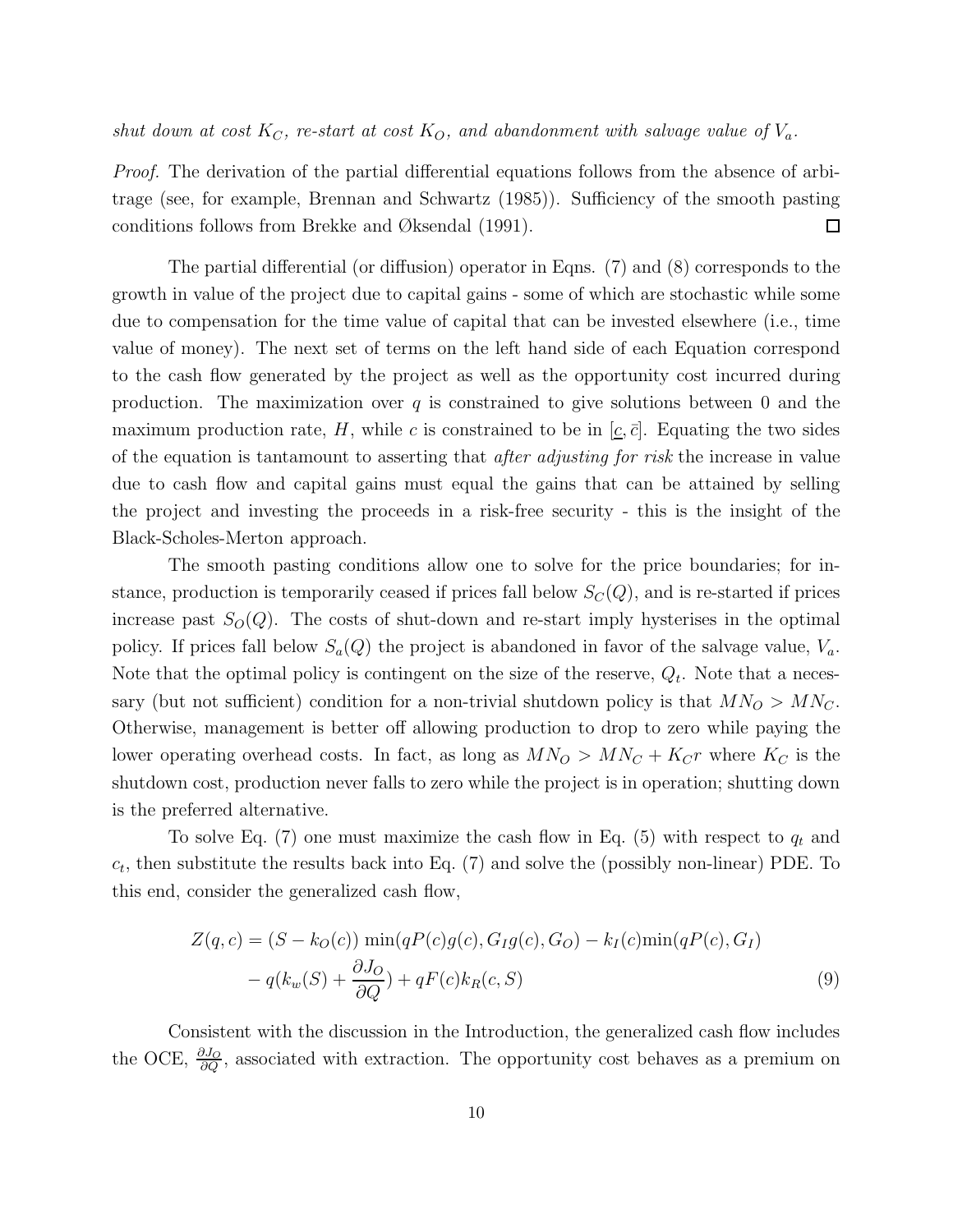the variable extractions cost,  $k_w(S_t)$ .

| Policy $#$    | $q^{\star}$                         | $c^*$ solves                         | Type                               |
|---------------|-------------------------------------|--------------------------------------|------------------------------------|
| 0             | $\theta$                            | N A                                  |                                    |
|               | Н                                   | $Z'(H, c^*) = 0$                     | <i>Extraction Limiting</i>         |
| $\mathscr{Q}$ | $G_I$<br>$P(c^{\star})$             | $Z'(\frac{G_I}{P(c^*)}, c^*) = 0$    | Input Limiting                     |
| 3             | $G_O$<br>$g(c^{\star})P(c^{\star})$ | $Z'(\frac{G_O}{q(c^*)P(c^*)},c^*)=0$ | Output Limiting                    |
|               | Н                                   | $P(c^*) = \frac{G_I}{H}$             | <b>Balancing Extraction-Input</b>  |
| 5,            |                                     | $g(c^*)P(c^*)=\frac{G_O}{H}$         | <b>Balancing Extraction-Output</b> |
| 6             | $P(c^{\star})$                      | $g(c^*) = \frac{G_O}{G}$             | <b>Balancing Input-Output</b>      |

**Proposition 2.** The optimal production and cutoff policy maximizes  $Z(q_t, c_t)$  and is one of:

*Proof.* First note that the maximization in Eq. (7) is tantamount to maximizing  $Z(q_t, c_t)$ . Now, since  $Z(q_t, c_t)$  is quasi-linear in the extraction rate,  $q_t$ , maximization with respect to  $q_t$  binds one of the capacity constraints. The optimal extraction rate,  $q^*(c_t)$ , is one of  $0, \frac{G_I}{P(c_t)}, \frac{G_O}{g(c_t)P(c_t)}$  or  $H$ . In the absence of input and output capacity constraints,  $Z(q, c)$  is linear in  $q$  and maximization produces the familiar 'bang-bang' solution: extraction is zero or H (consistent with the first example from the Introduction). The second example in the Introduction corresponds to the case where  $G_O$  is infinite,  $k_w = 0 = k_R$ , and  $G_I < H$ .

One way to proceed is to substitute each of the possible optimal extraction rates,  $q_t^{\star}$ , back into the generalized cash flow and maximize each resulting expression with respect to c. This gives a set of possible optimal policies. The chosen policy is the global maximum. Given  $q^*(c_t)$ , the maximum of  $Z(q^*(c_t), c_t)$  with respect to  $c_t$  corresponds either to an interior optimum or to binding another of the capacity constraints. An interior optimum for  $c_t$ satisfies a first-order condition that sets marginal profits equal to marginal costs. The table lists the candidate policies.  $\Box$ 

In general, there are six nontrivial candidates for the optimal policy: three policies with only one binding capacity constraint (and an interior maximum with respect to  $c_t$ ), and three policies that bind two of the capacity constraints. The first three have been termed *limiting* policies by Lane (1988), while the last three policies are known as *balancing* policies. These arise due to the effects of the three capacity constraints on the cash flow. The constraints are over extraction, processing input and final output capacities. Three of the

<sup>&</sup>lt;sup>9</sup>This result arises because the variable costs are assumed independent of  $q_t$ . Relaxing the assumption can result in an additional critical point (an interior optimum).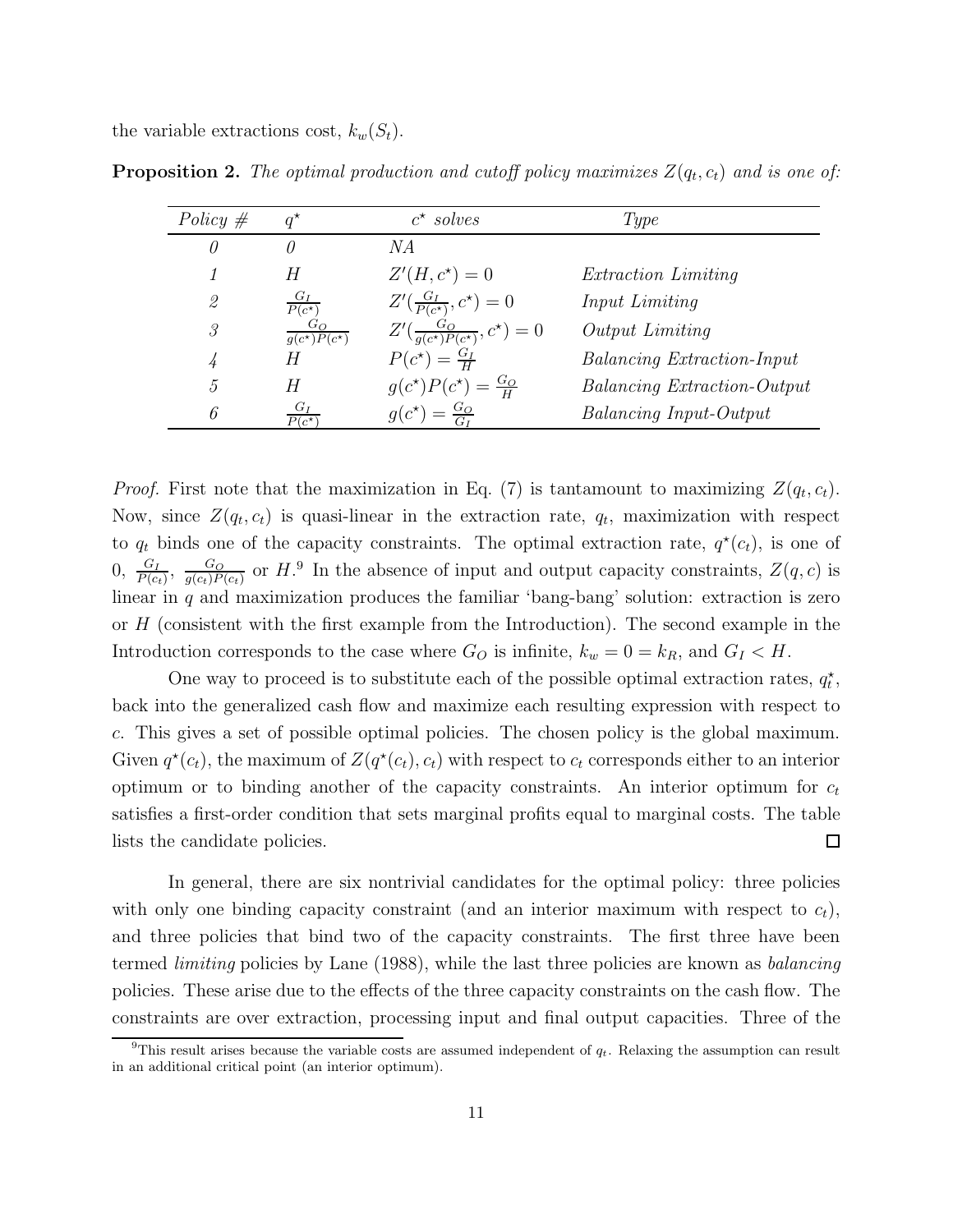candidate policies dictate that production and cutoff should be adjusted so that two of the capacities are fully utilized (binding or balancing strategies). The other three policies state that one of the capacities be maximally utilized while production and cutoff be adjusted so that the minimum level of acceptable material 'breaks even' at the margin. Opportunity costs are relevant to policies 2 and 3 (the first-order condition for policy 1 is independent of opportunity costs). This implies that even if all variable cost parameters are constant, the maximization over both c and q potentially yields a non-linear partial differential equation – in contrast with the usual bang-bang solution that obtains in the absence of the cutoff control. Ideally, when designing a facility it is desirable to allow for interior solutions (Policies 1-3) to exist over much of the life of the project and probable support of the commodity price process. In other words, if the expected policy is of the binding type over most of the course of the project, then it is likely that the facility is poorly designed and perhaps should be appropriately expanded. On the other hand, if a balancing strategy is hardly ever expected to be optimal, then it is likely that management over-invested in capacity.

It is difficult to say much more about the comparative statics of the optimal policies without specializing further by making explicit assumptions over the different exogenous functions of c and S in the generalized cash flows. The next section does this by applying the model to several realistic settings. Before doing this, it is useful to make a more careful comparison with the closest model in the literature. The 'best-practice' model for the determination of optimal mining cutoff grades is that developed by Lane (1988). In Lane's model, based on a discounted cash flow analysis, random fluctuations in the spot price are not considered explicitly, thus his model lacks the ability to consider time-consistent pricecontingent strategies. To explore the relationship between Lane's work and this paper, it is instructive to consider a variant on his derivation. The value of the project at time  $t$  is a function of the remaining reserves,  $Q$ , and the spot price,  $S_t$ . Let the mine value be  $V(S_t, Q)$ and assume that a *constant* unit of reserve,  $q_t dt$ , is depleted over some variable time period, dt. The value of the mine is therefore

$$
V(S_t, Q) = \max_{c_t, q_t} (D_t q_t dt - M N_O dt + V(S_{t+dt}, Q - q_t dt) e^{-\Gamma dt})
$$
\n(10)

where  $\Gamma$  is the firm's discount rate,  $D_t = \text{Cash Flow}(q_t, c_t)/q_t$  is the revenue from the unit extracted, and  $MN<sub>O</sub>$  is the rate for fixed costs. Keeping in mind that  $q_t dt$  is held constant, this can be expanded in a Taylor series and rearranged to give

$$
0 = q_t dt \max_{ct, qt} \left( D_t + \frac{1}{q_t} \left[ \frac{dV}{dS} \frac{dS}{dt} - MN_O - \Gamma V \right] - \frac{\partial V}{\partial Q} \right)
$$
(11)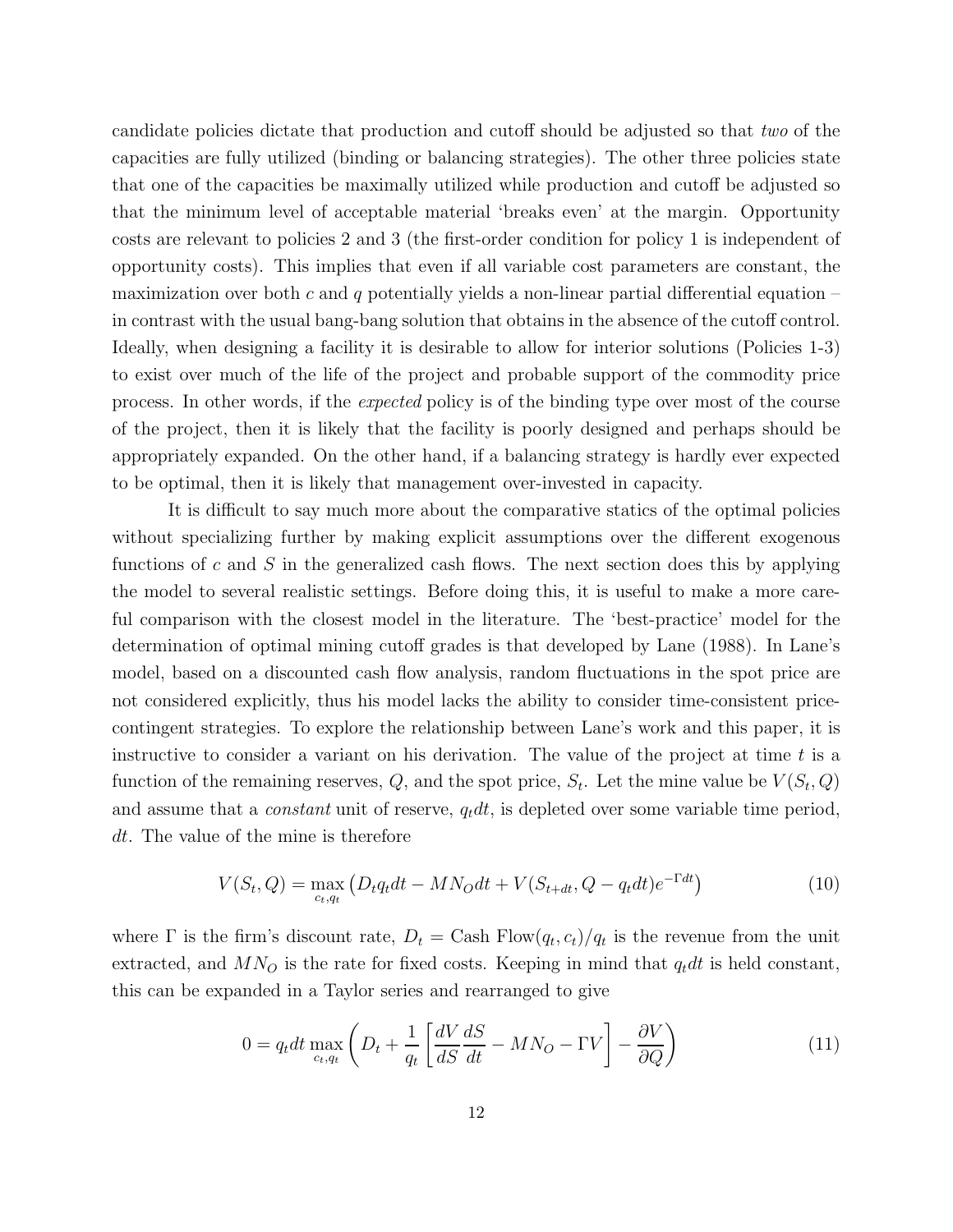Noting that  $\frac{\partial V}{\partial Q}$  does not explicitly depend on  $q_t$  and  $c_t$ , this results in Lane's equation:

$$
\frac{\partial V}{\partial Q} = \max_{c_t, q_t} \left( D_t - \frac{1}{q_t} F \right) \tag{12}
$$

where the maximization is subject to the capacity constraints and  $F \equiv -\frac{dV}{ds}$  $\frac{dS}{dt} + MN_O + \Gamma V.$ Lane calls  $F$  an opportunity cost. A re-examination of the derivation in a no-arbitrage setting and use of Itô's Lemma show that  $F = -(A-r_t)V + MN_O$ , where A is the diffusion operator for price movements and  $r$  is the riskless interest rate. Thus, it is appropriate to identify F with capital gains forgone. Although not immediately obvious, it is not hard to check that Eqs.  $(7)$  and  $(12)$  give equivalent optimal policies and valuations.<sup>10</sup> Since Lane ignores random price components and uses a constant discount factor instead, to reproduce his results one simply needs to set the diffusion parameter to zero and write

$$
\frac{\partial V}{\partial S} \frac{dS_t}{dt} - \Gamma V - M N_O = - \max_{c_t, q_t} \left\{ -q_t \frac{\partial V}{\partial Q} + \text{Cash Flow}_t \right\} \tag{13}
$$

One problem with Lane's approach of ignoring price fluctuations is that the option aspect of the opportunity cost,  $\frac{\partial J_O}{\partial Q}$ , is not transparent or even useful in the analysis. There has been an attempt to place Lane's theory in the context of contingent claims analysis by Mardones (1991, 1993). He develops a model where the cutoff decision is calculated using Lane's discounted cash flow approach and the resulting 'optimal' cutoff level is used in a contingent claims valuation of the mine. This treatment is not fully consistent because the cutoff grade is not optimized along with the objective function. Mardones does not discuss the call option aspect of opportunity costs.

### **3 APPLICATIONS**

#### **3.1 Forestry: A Simple Sawmill Model**

The harvesting of timber from tree stands and consequent conversion into marketable forest products is a complicated process involving numerous stages where economic decisions are made. What follows is a vulgarized model of such an operation where a firm can log on a government-owned timber tract and supply its sawmill with logs for conversion into lumber. In particular, the model ignores the renewable nature of the resource. Given this limitation, the model only strictly applies to projects whose expected duration is much shorter than

<sup>&</sup>lt;sup>10</sup>To show this, solve for F in Eq. (12) and substitute the results into the first-order condition. This should produce the first-order conditions for Eq. (7).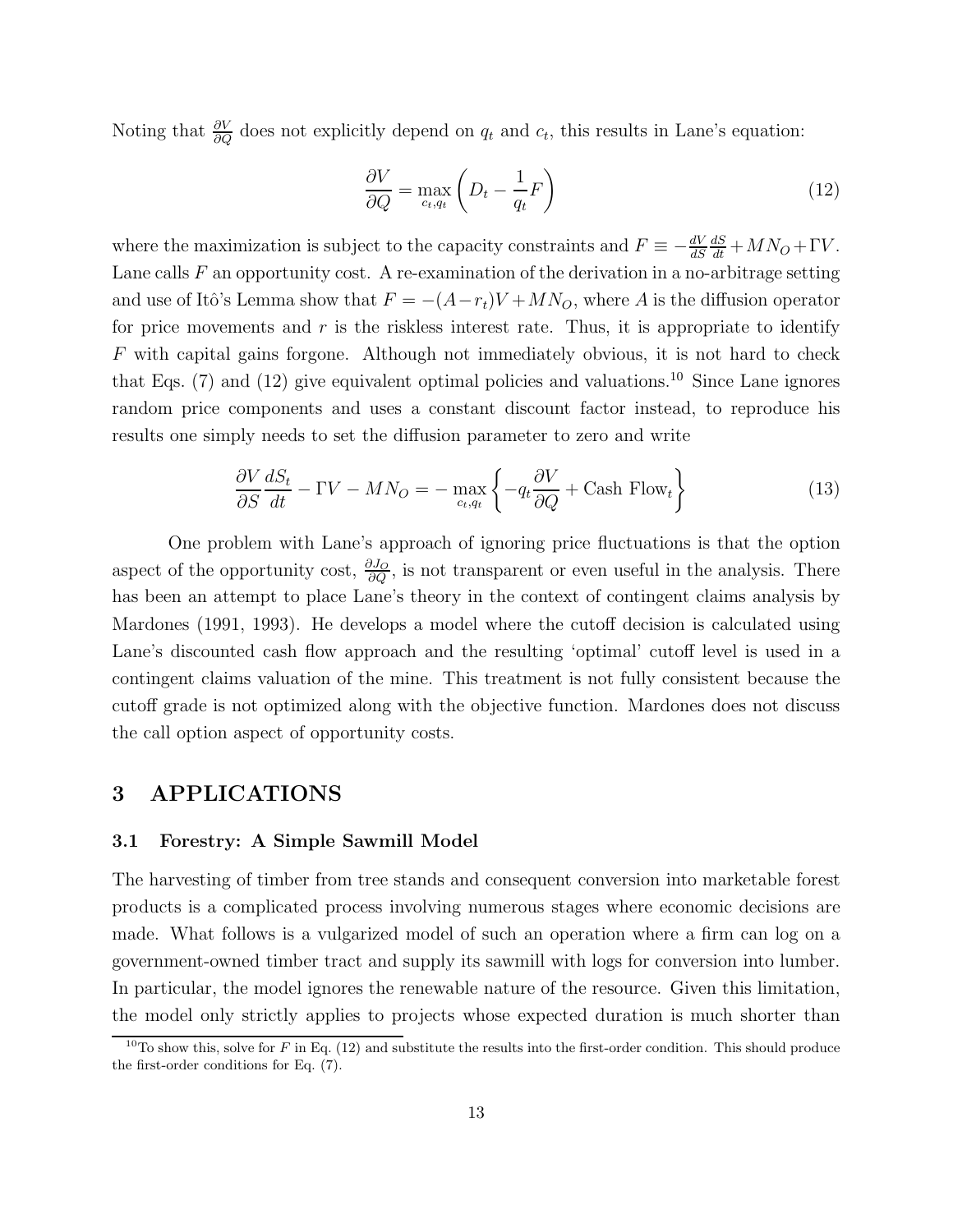the time required for new growth to be ready for harvest. On the other hand, much of the intuition and the nature of the optimal policies is robust.<sup>11</sup> For references on the use of option pricing in the forestry sector, see Plantinga (1998).

Consider a firm that can harvest up to some capacity rate,  $H$ , paying stumpage fees for every unit volume extracted. Stumpage fees are paid by logging companies to governments for extracting forest resources from public land. The fees may be adjusted by local governments to reflect prevailing market and political conditions. The input capacity constraint is  $G<sub>I</sub>$ . There are no output capacity constraints on the sawmill operation, and the amount of lumber at the output end is assumed to be dependent on the average diameter of logs at the input side. It is assumed that a higher average diameter at input results in higher output yield.<sup>12</sup> A given log is chosen for milling on the basis of its diameter. The quality measure, c, is therefore the diameter of harvested material. Timber considered too small in diameter is sold at a price that covers the stumpage fees and logging/transportation costs. It is assumed that markets are sufficiently competitive so that profits made from rejected material are marginal.

Let  $f(c)$  be the distribution of log diameters for the population of timber units in the stand (measured in volume). The costs of logging are  $k_w^o$  per cubic meter and the stumpage fees are assumed proportional to the price of lumber. In other words,  $k_w(S) = k_w^o + \chi_{Stump} S$ , where  $\chi_{Stump}$  is a constant. Since rejected material covers its own costs, it does not contribute to the cash flow.<sup>13</sup> This implies that  $k_R(S) = k_w(S)$ . If the cost of milling timber of uniform diameter, c, is  $\kappa(c)$ , then the input variable cost,  $k_I(c_t)$ , is an average cost of milling for the distribution of logs chosen for processing:  $k_I(c) = \frac{1}{P(c)} \int_c^{\bar{c}} \kappa(x) f(x) dx$ . Likewise, if the output yield from material of uniform diameter, c, is  $\gamma(c)$ , then the total output for the timber above the cutoff is an average,  $g(c) = \frac{1}{P(c)} \int_c^{\bar{c}} \gamma(x) f(x) dx$ . It is usually the case that the cost of milling,  $\kappa(c)$ , is decreasing in diameter, c, for the same volume of timber; further, as mentioned above,  $\gamma(c)$  is monotonically increasing. Finally, it is assumed that the variable cost at output is constant,  $k_O(c) = k_O$ . Using previous notation, the model can

 $11Eq.$  (7) assumes that the project under consideration extracts a non-renewable resource. If the resource is renewable at some costs, as in forestry, then the maximization on the right-hand side of the equation has the additional terms:  $\max_{c,q,\tau} \left\{ (\tau - q) \frac{\partial J_O}{\partial Q} + \text{Cash Flow}_t - k_\tau \tau \right\}$ , where  $\tau$  is the rate of renewal and  $k_\tau$  is the variable cost of renewal. This addition may reduce the opportunity costs by affecting the size of resource reserves over time. It is easy to check, however, that the form of the solutions for the optimal strategies governing  $q_t$  and  $c_t$  is not changed.

 $12$ This is not entirely a realistic assumption. A production line may slow down if supplied with very large logs. Accounting for this requires an additional cutoff control for larger diameter material, and making the input capacity a decreasing function of large diameter logs. It is far form clear that such a complication can add much insight to the analysis. It is therefore assumed that the sawmill can handle any log size.

<sup>13</sup>The quality control problem is most acute when it is *not* profitable for the firm to act as a timber supplier. To emphasize this aspect, it is assumed that the firm cannot be financed solely by its harvesting technology. Given that, there is little loss of generality in setting the cash flow from rejected harvested material to zero.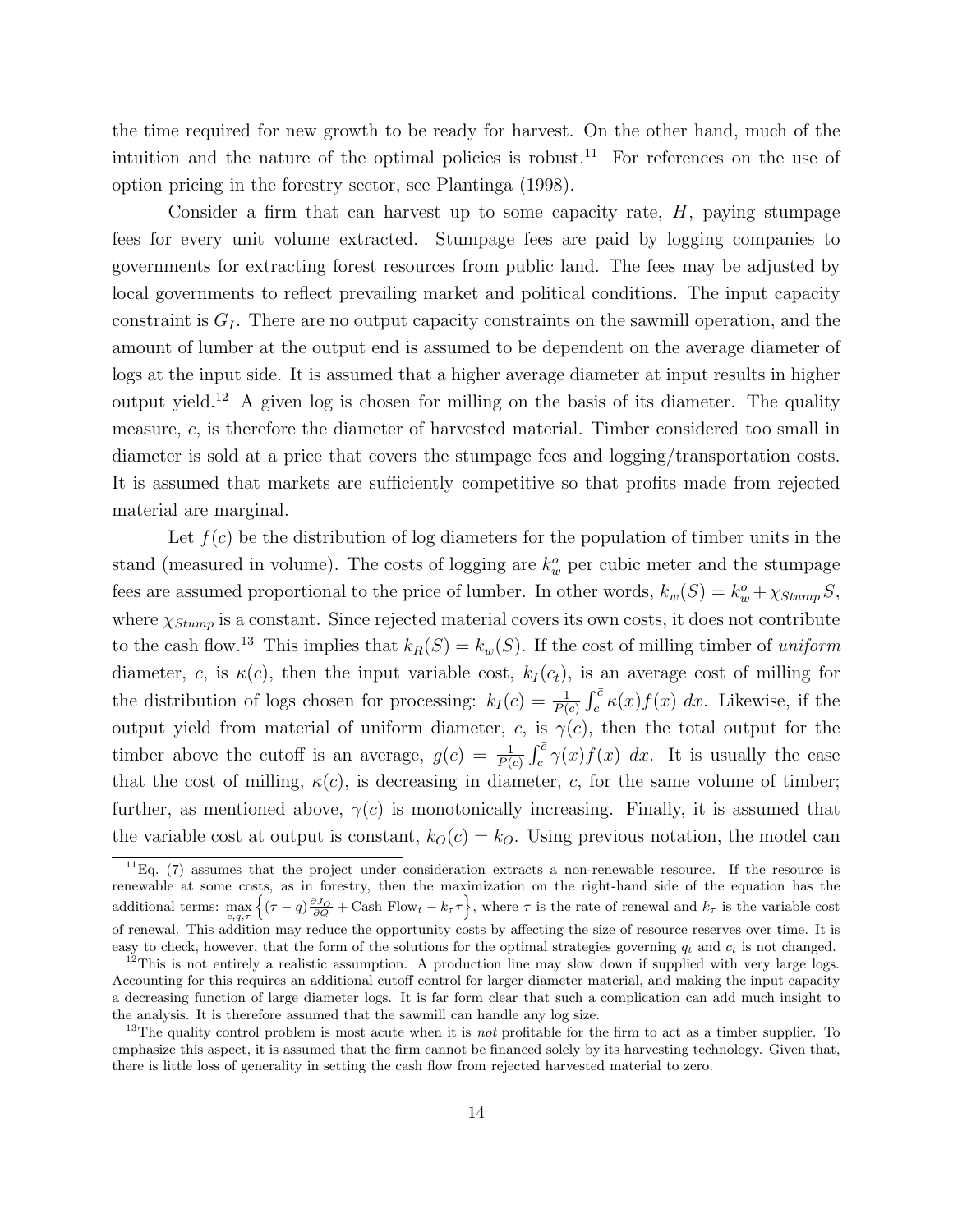be summarized by

$$
k_w(S) = k_w^o + \chi_{Stump} S \quad \text{where } \chi_{Stump} \text{ is constant} \tag{14}
$$

$$
k_R(S, c) = k_w^o + \chi_{Stump} S \tag{15}
$$

$$
k_I(c) = \frac{1}{P(c)} \int_c^{\bar{c}} \kappa(x) f(x) dx \quad \text{with } \kappa'(c) < 0 \tag{16}
$$

$$
g(c) = \frac{1}{P(c)} \int_{c}^{\bar{c}} \gamma(x) f(x) dx \qquad \text{with } \gamma'c) > 0
$$
 (17)

where  $S$  is the prevailing price for lumber.

It is straight forward to show that the generalized cash flow,  $Z(q, c)$ , takes the following form:

$$
Z(q, c) = ((S - kO)g(c) - kI(c)) \min(qP(c), GI)
$$

$$
- (kwo + \chi_{Stump} S)qP(c) - q\frac{\partial JO}{\partial Q}
$$
(18)

The optimal policies for harvesting and cutoff at time t are derived by maximizing  $Z(q_t, c_t)$ subject to  $0 \le q_t \le H$  and  $c \le c \le \overline{c}$ . The analysis in section 2 applies, but the set of possible optimal policies is reduced to three – two limiting and one balancing – since there are only two capacity constraints.

**Lemma 1.** The candidate optimal policies for the sawmill from Proposition 2 are calculated to be,

| Policy $#$ |                      | $c^*$ solves                                                                                                               | Necessary conditions                                                                                                     |
|------------|----------------------|----------------------------------------------------------------------------------------------------------------------------|--------------------------------------------------------------------------------------------------------------------------|
| $\theta$   | 0                    | NA                                                                                                                         |                                                                                                                          |
|            | H                    | $\gamma(c^*)(S_t - k_O) - (\kappa(c^*) + k_w^o + \chi_{Stump} S_t) = 0$                                                    | $\gamma'(c^{\star})(S_t-k_O)-\kappa'(c^{\star})>0$                                                                       |
| 2          | $\frac{G_I}{P(c^*)}$ | $(S_t - k_O)(q(c^*) - \gamma(c^*))$ +<br>$(\kappa(c^*) - k_I(c^*)) - \frac{1}{P(c^*)} \frac{\partial J_O}{\partial Q} = 0$ | and $P(c^*) \leq \frac{G_I}{H}$<br>$\gamma'(c^{\star})(S_t-k_O)-\kappa'(c^{\star})>0$<br>and $P(c^*) \geq \frac{G_I}{H}$ |
| 3.         | H                    | $P(c^*) = \frac{G_I}{H}$                                                                                                   | $\frac{G_I}{H} < 1$                                                                                                      |

*Proof.*  $c^*$  is the solution to the first order condition in Proposition 2 for policies 1 and 2. The necessary conditions are second order conditions required for  $c^*$  to be a local maximum.  $\Box$ 

Policy 1 corresponds to a strategy where the logging rate is maximum but there is slack in the processing capacity. Thus the situation is analogous to the first example of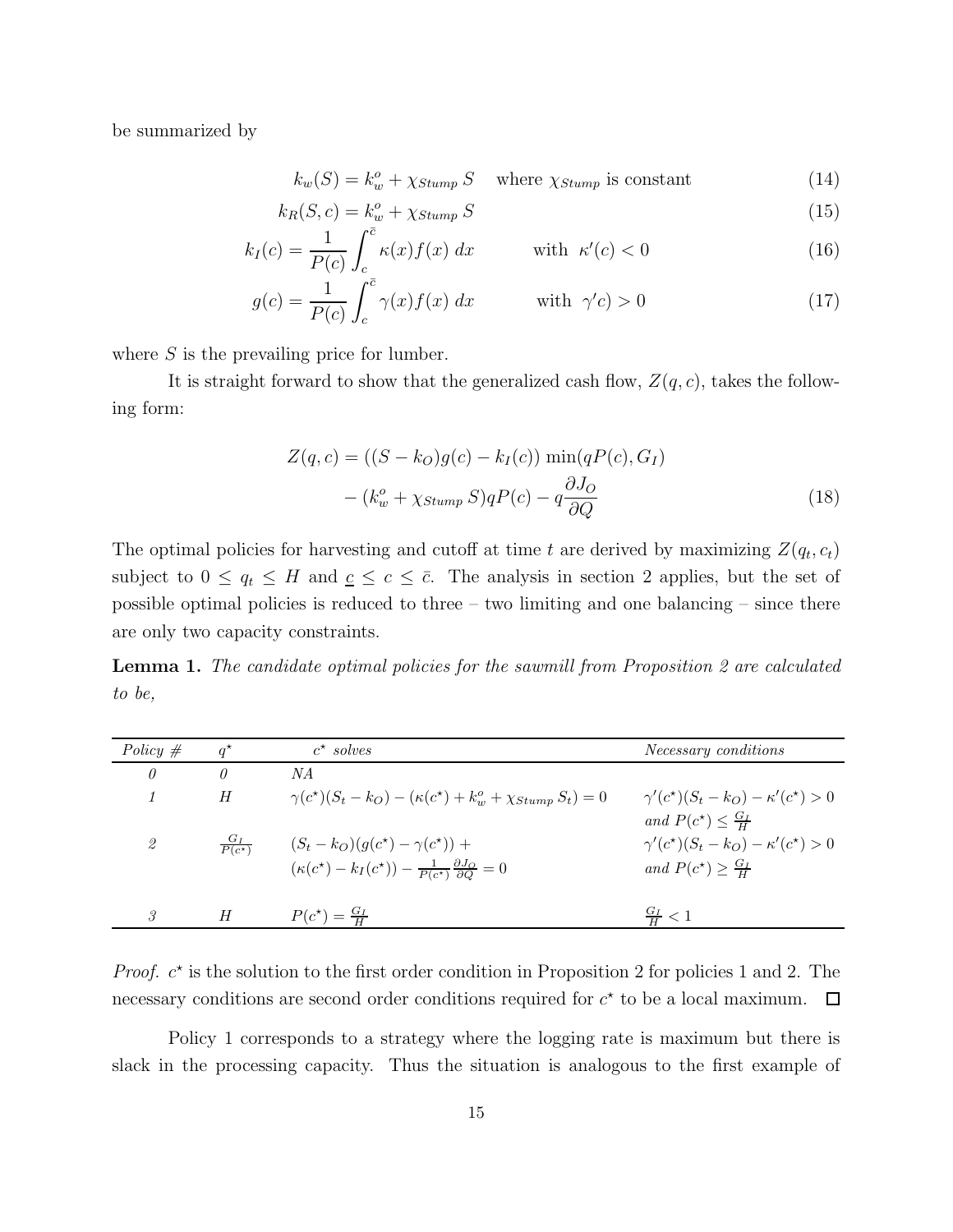the Introduction (Table 1). Here too total revenues from marginal quality timber exactly cover the costs (a break-even cutoff policy). Policy 3 is the balanced strategy that binds the production and input capacity constraints (i.e., both are fully utilized). The second and most interesting policy binds the processing but not the extraction capacity. The first term in the first-order condition is the marginal revenue per unit input at the lowest acceptable grade; the second term is the marginal input costs for the said unit. The final term is the opportunity cost incurred per unit input. The policy therefore equates marginal revenues less input costs to the opportunity cost,  $\frac{\partial J_Q}{\partial Q}$ . This is also a break-even policy analogous to the second example discussed in the Introduction (see Table 2).

**Lemma 2.** The comparative statics of policies 1 and 2 are given by,

$$
Sign\left[\frac{\partial c^*}{\partial S}\right] = Sign\left[\chi_{Stump} - \gamma(c^*)\right] \quad policy \quad 1 \tag{19}
$$

$$
Sign\left[\frac{\partial c^*}{\partial S}\right] = Sign\left[g(c^*) - \gamma(c^*) - \frac{1}{P(c_t)}\frac{\partial^2 J_O}{\partial S \partial Q}\right] \quad policy \quad 2 \tag{20}
$$

*Proof.* Follows immediately from differentiating  $c^*$ .

Policy 1 concerns a scenario in which the harvesting capacity is at a maximum, but there is slack in the processing capacity. In some sense, the mill is 'starving' for material. The adjustment of the cutoff in reaction to a price increase depends on whether the output yield of marginal material,  $\gamma(c^*)$ , is greater than the government's share in profits,  $\chi_{Stump}$ . Thus the government can set the stumpage fees,  $\chi_{Stump} S$ , to encourage an increase or decrease of  $c<sup>*</sup>$  in response to lumber price movements; this also impacts overall production output (and indirectly, employment and the corporate tax bill). If  $\chi_{Stump} > \gamma(c^*)$ , the firm does not mill lower quality timber in times of high lumber prices; instead, production from lower grade material is outsourced. If  $\chi_{Stump} < \gamma(c^*)$ , then the opposite happens; production capacity is increasingly utilized during times of high prices. Since tracts of different quality distribution exhibit different optimal cutoffs, it may be sensible to set the price-contingent stumpage fee to reflect the overall quality of timber.

Policy 2, which fully exploits the processing capacity, reacts to price movements in a way that crucially depends on the opportunity cost. Since  $g(c^*) - \gamma(c^*) > 0$ , if the OCE,  $\frac{\partial J_O}{\partial Q}$ , is insensitive to price, then the cutoff is increasing with price. Since the processing stage is binding, increasing the cutoff requires an increase in the harvesting of timber, preferring to supply the mill with higher quality wood than to prolong the life of the resource reserve. In some instances this may lead to increasing underutilization of lumber quality timber (if,

 $\Box$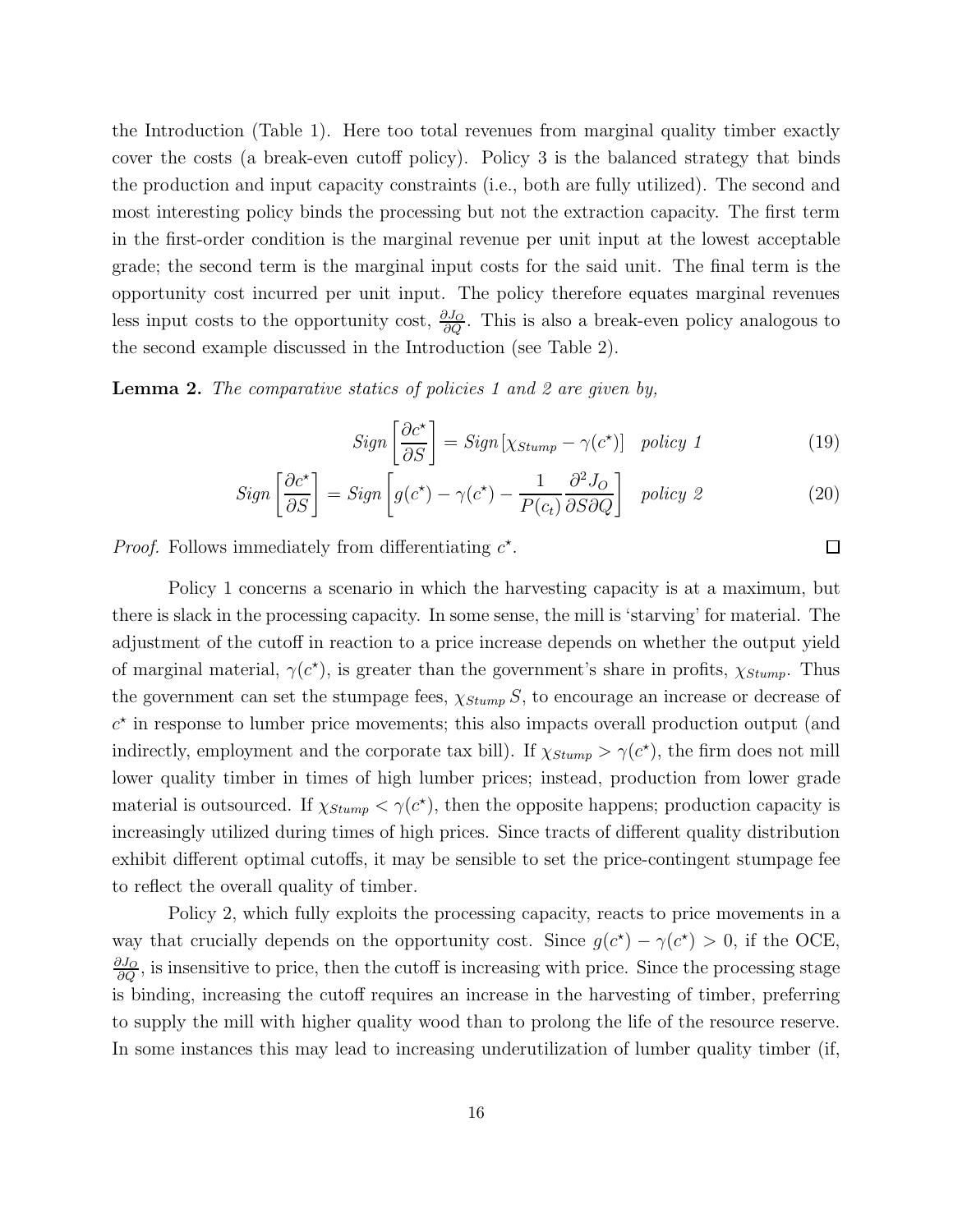say, it is only economical to sell rejected material to a pulp mill). The argument here, as in the stylized introductory example, hinges on the price sensitivity of the opportunity cost. In particular, if lumber price quickly reverts to some long-run mean, then the OCE (i.e., the value of adding a unit of timber) of a moderate size reserve will be relatively price insensitive (since the unit will not enter production until the reserve is depleted).

To qualitatively assess the effect of price dynamics on the second strategy when prices are not mean-reverting, one can approximate the OCE as the forward-start American style option discussed in the Introduction and consider geometric Brownian-motion price dynamics (i.e.,  $\kappa = 0$  in Eq. (6)). Let T be the estimated time to reserve depletion and notice that when  $S_T$  is high one can further assume that approximately all timber is processed to lumber yielding a profit of  $((S_T - k_O)g(\underline{c}) - k_I(\underline{c})) - (k_w^o + \chi_{Stump} S_T)$ . Discounting this to the present gives a high price approximation for the OCE of

$$
\frac{\partial J_O}{\partial Q} \approx e^{-\delta T} (g(\underline{c}) - \chi_{Stump}) S - e^{-rT} (k_O g(\underline{c}) + k_I(\underline{c})) + k_w^o
$$

Where S is the current spot price,  $\delta$  is the net convenience yield of the underlying, and r is the risk-free rate. Using this and the first order condition for  $c^*$  in Policy 2, one can manipulate the comparative static equation, (20), to yield:

$$
\operatorname{Sign}\left[\frac{\partial c^*}{\partial S}\right] \approx \operatorname{Sign}\left[k_O(g(c^*) - \gamma(c^*)) + (k_I(c^*) - \kappa(c^*)) - \frac{e^{-rT}}{P(c^*)}\left(k_Og(\underline{c}) + k_I(\underline{c}) + k_w^o\right)\right]
$$

Given the assumptions on  $g(\cdot), k_I(\cdot)$  and  $\kappa(\cdot)$ , if T (i.e., reserve life) is not too large the expression on the right hand side is positive. Thus in sharp contrast with the mean-reverting case, a non-stationary price process induces a conservative harvesting policy on the part of small (or possibly moderate) scale operations during times of high lumber price.

An important question is when might Policy 2 be prevalent. While a precise answer depends on many operational and economic variables, the most important determinant is the relative size of harvesting versus milling capacities. Clearly, if there are no harvesting (resp. milling) constraints Policy 2 (resp. 1) dominates. It does not seem unrealistic to assume that milling constraints are relatively more important since that component is often more capital intensive.

A casual analysis of lumber futures prices suggests that returns on lumber are better described by a random walk with drift than a mean-reverting process.<sup>14</sup> This can have

 $14$ The author analyzed futures contracts on random-length lumber from the Chicago Mercantile Exchange (January 1998 to October 1998). A fit to an Ornstein-Uhlenbeck process gives a mean reversion parameter that is essentially zero. A fit to a random walk with drift gives an annual diffusion parameter of 34.3% and a proportional annual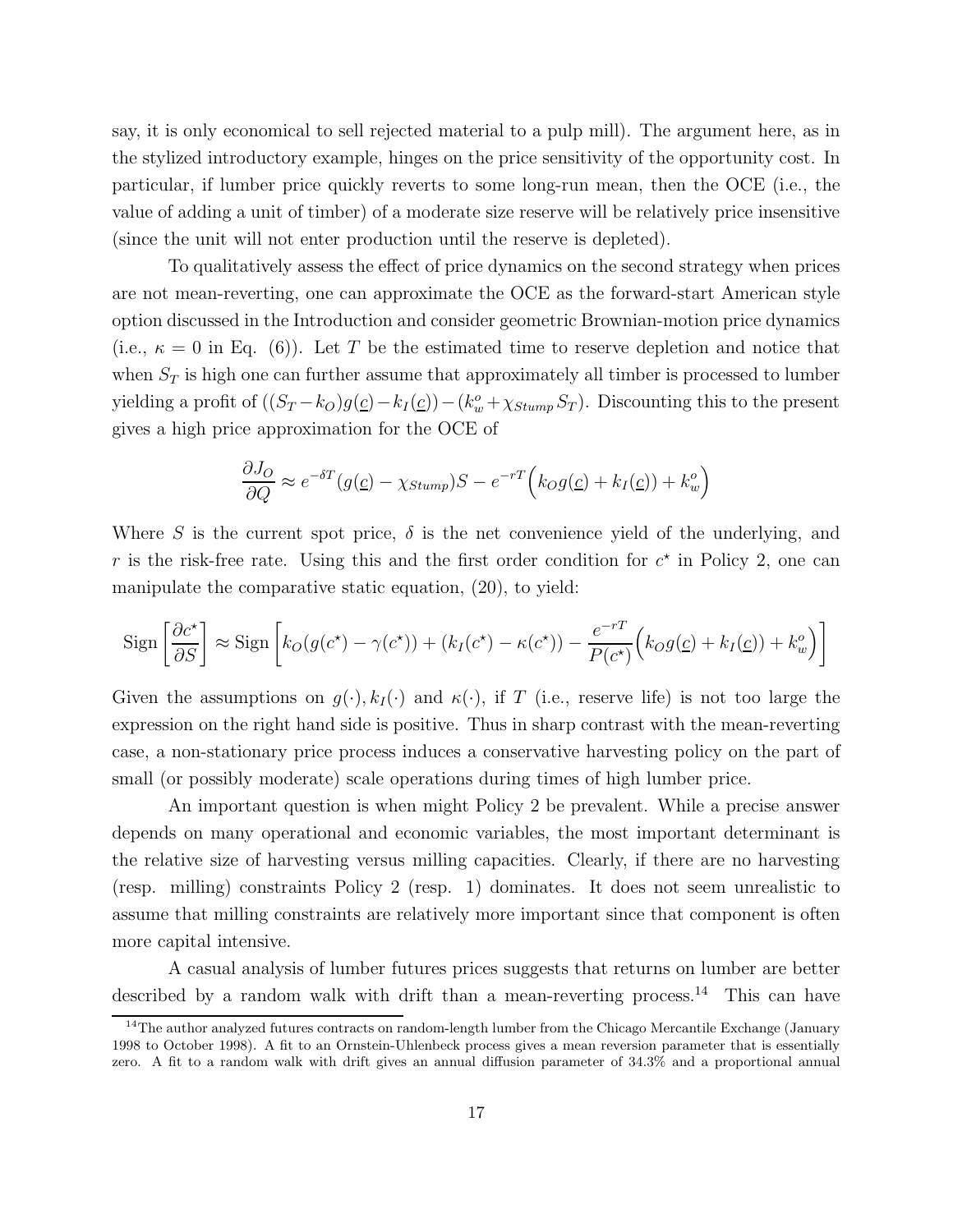significant policy implications at the firm level. Specifically, there is an economic argument for a more conservative harvesting approach whenever processing capacity is dwarfed by harvesting capacity. In such a case, higher NPV is implied by a policy that prolongs the life of the resource rather than one that depletes it opportunistically during times of increasing prices.

The analysis above disregards taxes. Such frictions are important to add in realistic applications but they do not change the essence of the points made. While opportunity costs are not real expenses and they cannot be deducted from the tax bill, a higher flat tax will result in a roughly proportional decrease in the firm value and thus the opportunity costs. The optimal cutoff policy should therefore remain largely unchanged. On the other hand, if prices are mean reverting, charging a higher profit tax when prices are well above their long-run mean has a relatively smaller impact on the OCE than the actual cash flows. Thus the OCE in comparison with the profits becomes effectively magnified by a factor of  $\frac{1}{1-\tau_m}$ , where  $\tau_m$  is the additional high-price profit tax. When policy 2 is in effect, the general impact is to reduce the amount of waste by reducing the cutoff from where it might be in the absence of contingent taxes.

To illustrate some of these points, consider a numerical example of a sawmill with operating parameters as given in Table 3. The numerical solution is not conventional because the optimal cutoff, and thus the cash flows, are nonlinear functions of the opportunity cost. Moreover, smooth pasting conditions, as in Brennan and Schwartz (1985) and Brekke and Øksendal (1991), must be imposed for the optimal stopping boundaries corresponding to shutting, restarting or abandoning the mill. Solutions are generated by a convergent iterative scheme, that obeys a variational inequality associated with the smooth pasting conditions.<sup>15</sup>

For varying levels of resource reserves, the optimal harvesting and log (i.e., timber and not 'logarithm') diameter policy are given in Figure 2, as is the opportunity cost. Since the milling capacity constraint is more acute, the optimal policies shift between 2 and 3. As suggested by the qualitative analysis, non-stationarity of the price process leads to a decrease of the production/cutoff policies as prices increase. Note that the OCE resembles a call option on a dividend-paying asset following a log-normal price process. As discussed in the Introduction, at low prices the OCE increases with reserve size due to the higher relative importance of discounting the 'strike price'. The opportunity cost only begins to decrease with reserve size at very high prices (not seen in the graph) because the convenience yield used in the calculation is fairly small.

convenience yield of 1.5% (assuming an annual risk-free rate of 6%). Given the short observation period, however, it may be presumptuous to infer that lumber prices necessarily follow a geometric Brownian motion process.

<sup>&</sup>lt;sup>15</sup>Interested readers may contact the author for more details on the numerical algorithm.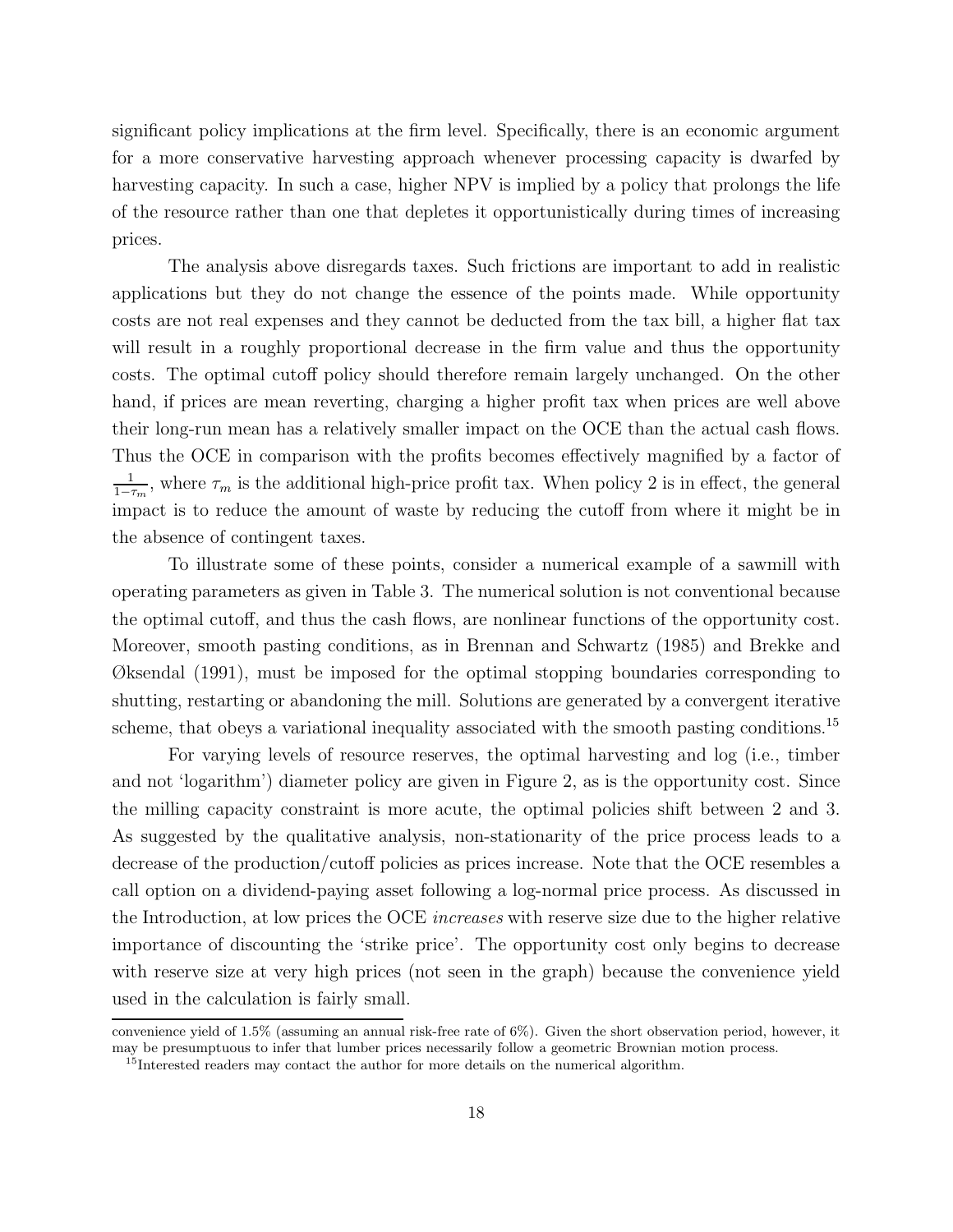At larger reserve levels, the harvesting and log diameter cutoff policies change nearly discontinuously between policy 3, which harvests more intensively, and policy 2, which is more conservative. For instance when the reserve has 5 million cubic meters of timber remaining, a change of less than 10% in lumber price can lead to a 20% increase in harvesting, most of which is subsequently not milled. Although this may seem somewhat technical, there may be important economic and policy implications. In practice, the interior and boundary optima may be very close in cash flow value. The boundary optimum may be, however, less ecologically efficient. It may therefore be possible, through judicious use of taxes or tax breaks, to distort the policy while keeping firm revenues almost unchanged.

#### **3.2 Mining: An Open Pit Copper Mine**

For an operating mine, there are typically three stages of production: (i) the *mining* stage, where units of various grade are extracted up to some capacity. (ii) the *treatment* stage, where ore is milled and concentrated, again up to some capacity constraint; and (iii) the marketing stage, where the concentrate is smelted and/or refined to a final product which is shipped and sold; the last stage is also subject to capacity constraints. All three stages have associated costs. After the first stage, it is possible to direct mined units either to a waste dump (or stockpile) or to the treatment mill. The grade above which extracted material is milled is called the *milling cutoff grade*. It is thus clear that management has at least two dynamic controls to optimize: mining level and milling cutoff grade.

There is another type of cutoff grade, called the pit cutoff grade, which determines the optimal limits of the pit walls, and thus the ultimate size of the reserve. This also defines the grade distribution of material that will be removed during the life of the mine. In principle, the mine plan can change in reaction to economic conditions. However, because of the scale and costs entailed, design changes are akin to strategic expansion decisions. Recognizing this, it can further be argued that the predominant effect of pit cutoff grade adjustments is to reduce the opportunity cost of extraction at high prices; this is because high prices might signal a reserve size expansion, which can consequently reduce the opportunity cost. The qualitative behavior of the opportunity cost should, however, remain unchanged.

Although an important planning problem, a full pit design model is beyond the scope of this paper. A useful extension of the model can, however, incorporate deposit expansion into the set of management flexibility. The example to be discussed below assumes that the pit size is fixed and that it contains a single ore zone that can be described by an appropriate grade tonnage distribution. Although it is common for deposits to consist of multiple zones, single zone analysis is standard (see Lane (1988)). In a large-scale operation, material is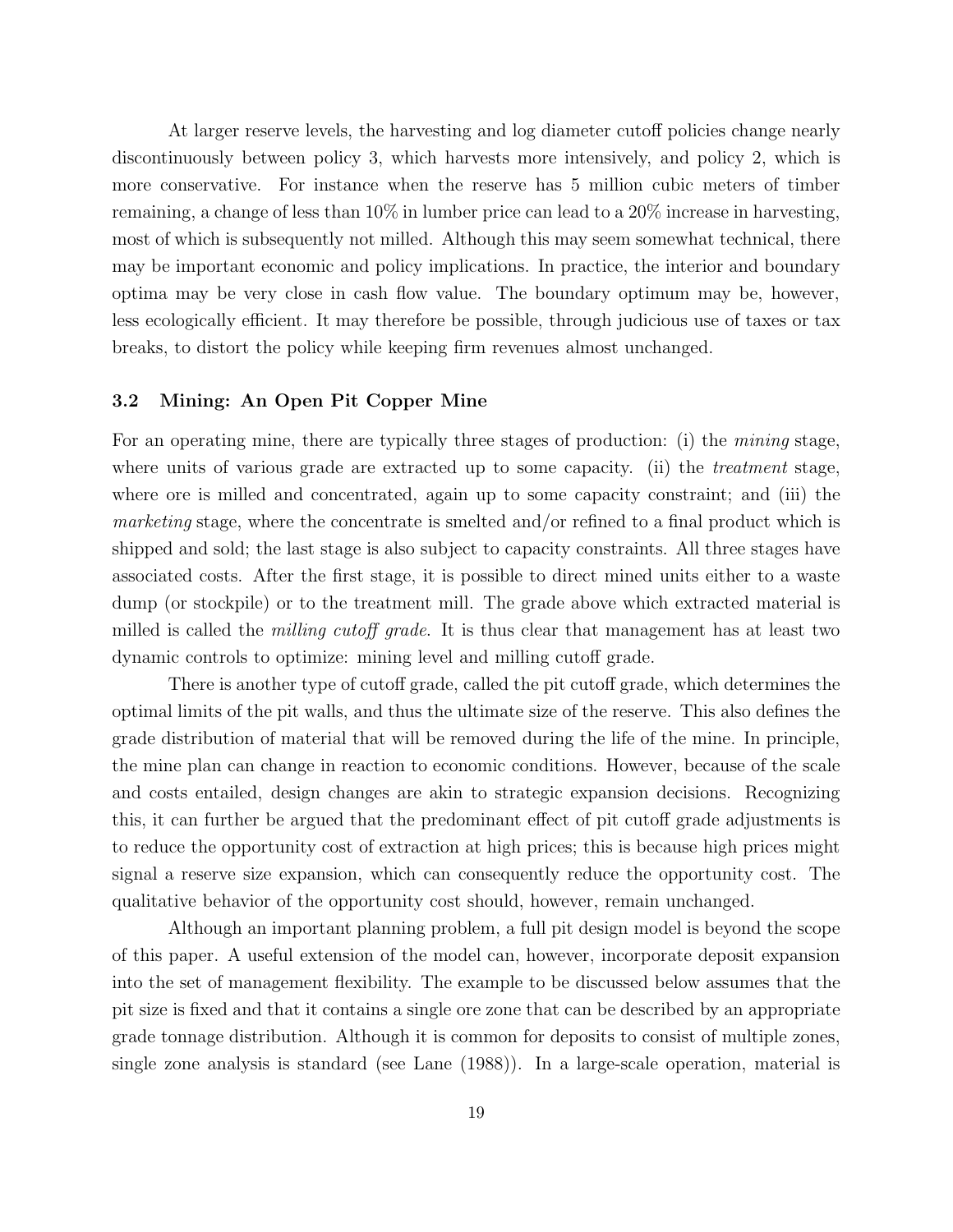extracted in basic Selected Mining Units (SMU's) – say, truckloads – of 'known' grade that can be individually diverted to the mill or the waste dump. Although there is flexibility in how the SMU's are scheduled for extraction, this is usually severely limited by the geometry of the pit and the pit plan. It is assumed that during the relevant time scale for planning (i.e., months) enough SMU's are extracted to fully sample the grade distribution in the pit. It is therefore sensible to speak of a milling cutoff grade applied to the extracted units.<sup>16</sup>. From here on all references to the cutoff grade should be interpreted as referring to the milling cutoff grade.

To specifically apply the results from Section 2, assume that the variable cost parameters are constant and rejected SMU's are disposed without the option to stockpile or provide revenues by some other means. These assumptions are discussed later in this subsection. As before,  $f(x)$  denotes the statistical grade distribution of SMU's in the reserve. The mean of this distribution is denoted by  $\mu$ . The conversion factor between input and output,  $g(c)$ , is simply the mineral content of processed material times a recovery factor,

$$
g(c) = \frac{R}{P(c)} \int_{c}^{\bar{c}} x f(x) dx
$$
\n(21)

That is,  $g(c)$  is a recovery factor, R, times the mean grade above the cutoff. Given the above assumptions, it is possible to show that the maximization in Eq. (7) is equivalent to a maximization of the generalized cash flow,

$$
Z(q,c) = (S_t - k_O) qP(c)g(c) - k_I qP(c) - q(k_w + \frac{\partial J_O}{\partial Q})
$$
\n(22)

subject to the constraints

$$
0 \le q \le H
$$

$$
qP(c) \le G_I
$$

$$
qP(c)g(c) \le G_O
$$

 $16$ One can think of the individual SMU's as samples from the grade tonnage distribution. Any SMU extracted which has a grade above the milling cutoff is processed. In the time scales of interest here, sufficient numbers of SMU's move through the mill to make averaging over the grade tonnage distribution,  $f(x)$ , sensible. Further, it is assumed that  $f(x)$  doesn't change through time – i.e.,  $f(x)$  is spatially stationary.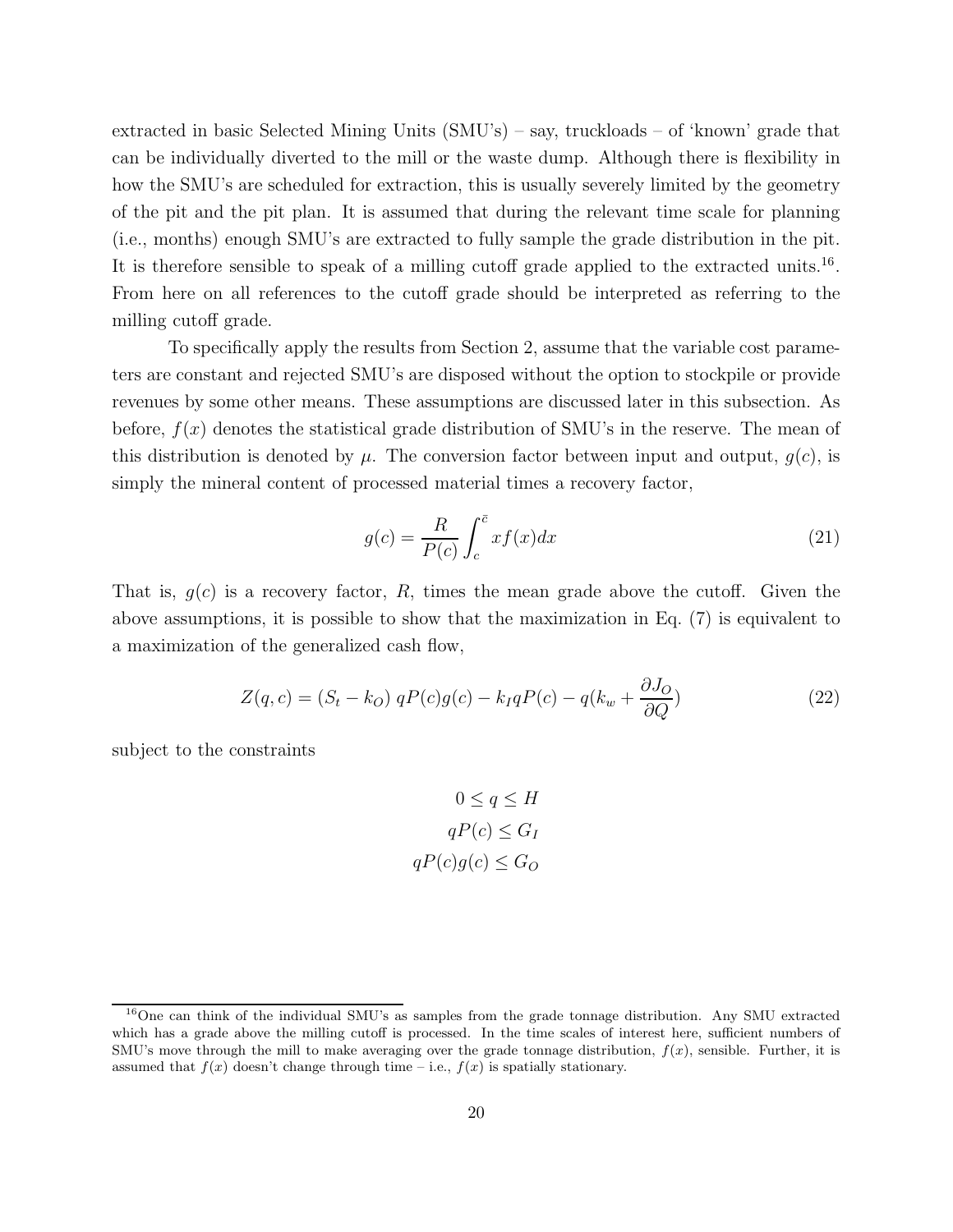| Policy $#$    | $q^{\star}$                                  | $c^*$ solves                                           | Necessary conditions                                         |
|---------------|----------------------------------------------|--------------------------------------------------------|--------------------------------------------------------------|
| $\theta$      | $\theta$                                     | NА                                                     |                                                              |
| $\mathcal I$  | Н                                            | $c^{\star} = \frac{k_I}{R(S_t - k_O)}$                 | $S_t - k_O > 0, P(c^*) \leq \frac{G_I}{H}$                   |
|               |                                              |                                                        | and $P(c^*)g(c^*) \leq \frac{G_O}{H}$                        |
| $\mathscr{Q}$ | $\frac{G_I}{P(c^{\star})}$                   | $P(c^{\star})(q(c^{\star}) - Rc^{\star})(S_t - k_O) =$ | $S_t - k_O > 0, P(c^*) \geq \frac{G_I}{H}$                   |
|               |                                              | $k_w + \frac{\partial J_O}{\partial O}$                | and $g(c^*) \leq \frac{G_O}{G}$                              |
| $\mathcal{S}$ | $\frac{G_O}{\bar{q}(c^{\star})P(c^{\star})}$ | $P(c^{\star})(g(c^{\star})-c^{\star})k_I =$            | $S_t - k_O > 0, g(c^*)P(c^*) \geq \frac{G_O}{H}$             |
|               |                                              | $(k_w + \frac{\partial J_O}{\partial Q})c^*$           | and $g(c^*) \geq \frac{G_O}{C}$                              |
| 4             | Н                                            | $P(c^*) = \frac{G_I}{H}$                               | $\frac{G_I}{H} \leq 1$ and $g(c^*)P(c^*) \leq \frac{G_O}{H}$ |
| 5             | Н                                            | $g(c^{\star})P(c^{\star})=\frac{G_O}{H}$               | $\frac{G_O}{H} \le R\mu$ and $P(c^*) \le \frac{G_I}{H}$      |
| 6             | $\frac{G_I}{P(c^{\star})}$                   | $g(c^*) = \frac{G_O}{G}$                               | $\frac{G_O}{G_I} \ge R\mu$ and $P(c^*) \ge \frac{G_I}{H}$    |

**Lemma 3.** The candidate optimal policies for the mine from Proposition 2 are calculated to be,

*Proof.*  $c^*$  is the solution to the first order condition in Proposition 2 for policies 1-3. The necessary conditions are second order conditions required for  $c^*$  to be a local maximum.  $\Box$ 

The last three policies are balancing strategies where two of the three capacity constraints are binding. Policy 4 saturates the mining and input treatment capacities. Policy 5 corresponds to choosing a cutoff that maximally utilizes mining and marketing capacities, while policy 6 maximally utilizes treatment and marketing capacities. The first three policies are break-even or capacity-limiting policies where one capacity constraint is binding and marginal costs are equated to marginal revenues. In policy 1, any material that earns enough to cover input and output costs is acceptable. Policy 2 demands that at the cutoff, the marginal revenues per unit input be equated to the marginal costs incurred (both Policy 1 and 2 are familiar from the sawmill example). A new strategy, Policy 3, sets the marginal revenues per unit output to equal their marginal variable costs. Both policy 2 and 3 involve the opportunity cost,  $\frac{\partial J_O}{\partial Q}$ .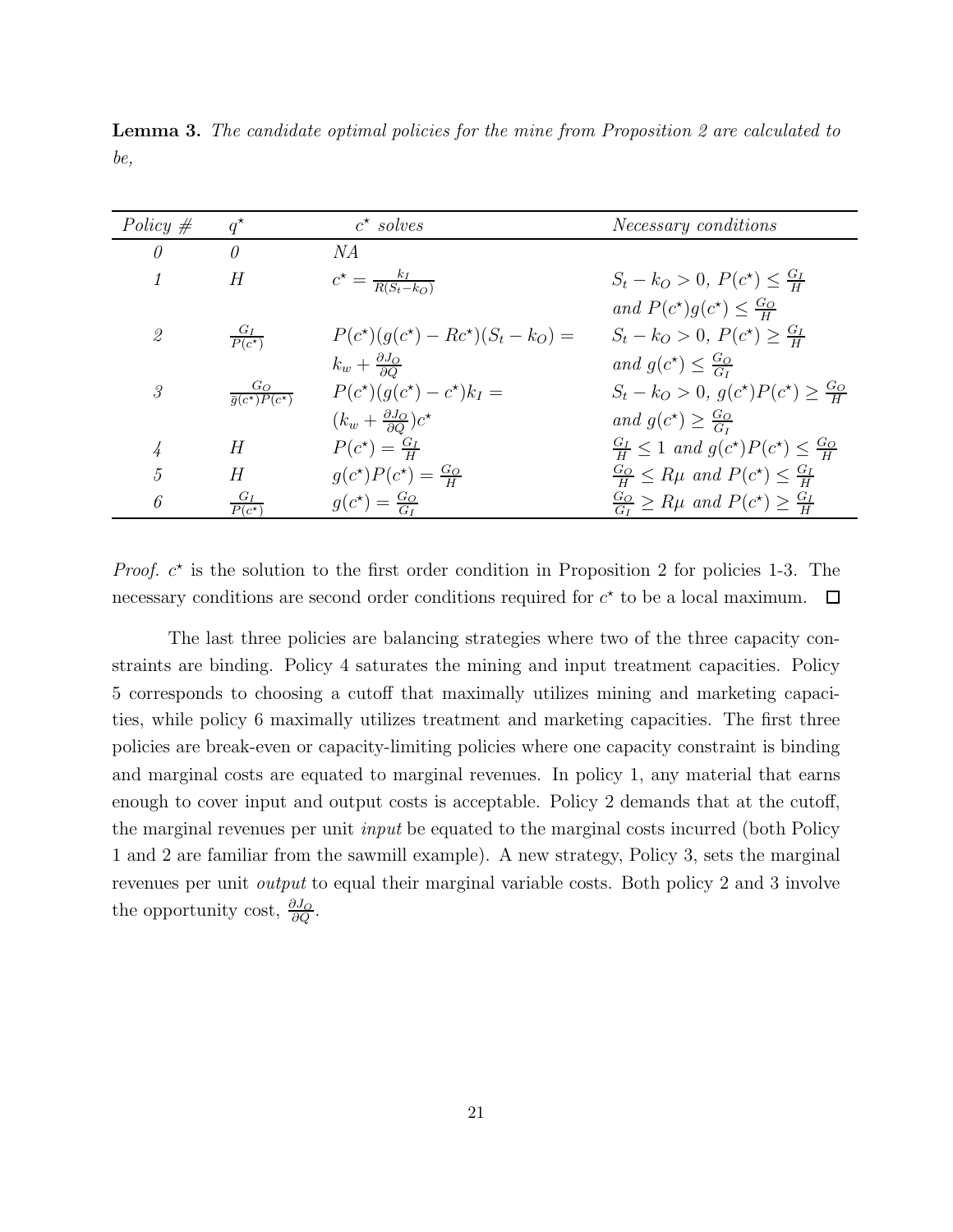**Lemma 4.** The comparative statics of policies 1-3 are given by,

$$
\frac{\partial c^*}{\partial S} = -\frac{k_I}{R(S - k_O)^2} \tag{23}
$$

$$
\frac{\partial c^*}{\partial S} = \frac{P(c^*)(g(c^*) - Rc^*) - \frac{\partial^2 J_o}{\partial S \partial_Q}}{P(c^*)R(S - k_O)}
$$
 policy 2 (24)

$$
\frac{\partial c^*}{\partial S} = -\frac{c^* \frac{\partial^2 J_O}{\partial S \partial_Q}}{k_w + \frac{\partial J_O}{\partial Q} + P(c^*) k_I} \qquad \text{policy } 3 \tag{25}
$$

*Proof.* Follows immediately from differentiating  $c^*$ .

Policies 1 and 3 are conservative in that the cutoff decreases with increasing prices. The second, treatment capacity limiting policy, is sensitive to the curvature of the opportunity cost. Here, as in the sawmill example and the second example from the Introduction, a price-insensitive OCE (associated, for instance, with mean-reverting price dynamics) implies a policy that increases the cutoff at high prices; the idea is to profit from the high prices, which will not last, while sacrificing some of the life of the reserve. As with the sawmill example, it is possible to show that geometric Brownian-motion price dynamics lead to a high-price Policy 2 cutoff exhibiting,

$$
\operatorname{Sign}\left[\frac{\partial c^*}{\partial S}\right] = \operatorname{Sign}\left[ (g(c^*) - R c^*) k_O + k_w - \frac{e^{-rT}}{P(c^*)} \left( g(\underline{c}) k_O + k_I + k_w \right) \right]
$$

Thus at small (and even moderate) reserve sizes the latter equation is positive, promoting a conservative attitude towards waste; positive price shocks are permanent, rendering poor grade material profitable if not wasted. Once again, the optimal approaches to production and quality control dramatically depend on the underlying price dynamics as mediated through the opportunity cost of extraction.

The assumption of constant variable costs is fairly standard, even though it may be violated in practice. Cutoff-dependent costs can be handled as in the sawmill example; the main impact is to add marginal savings to the marginal revenues in the first-order conditions. As discussed in Section 2, variable costs that increase with mining level will potentially introduce interior optima (e.g., solutions where none of the capacity constraints are binding). Although tedious, it is possible to show that adding quadratic components,  $q^2$  and  $q^2P^2(c)$ , to the costs does not qualitatively change the results even when an interior solution for  $q^*$  obtains. In general, the comparative statics are such that the sign of  $\frac{\partial c}{\partial S}$  in Policies 2 and 3 depends on the behavior of the opportunity cost in a similar manner to that

 $\Box$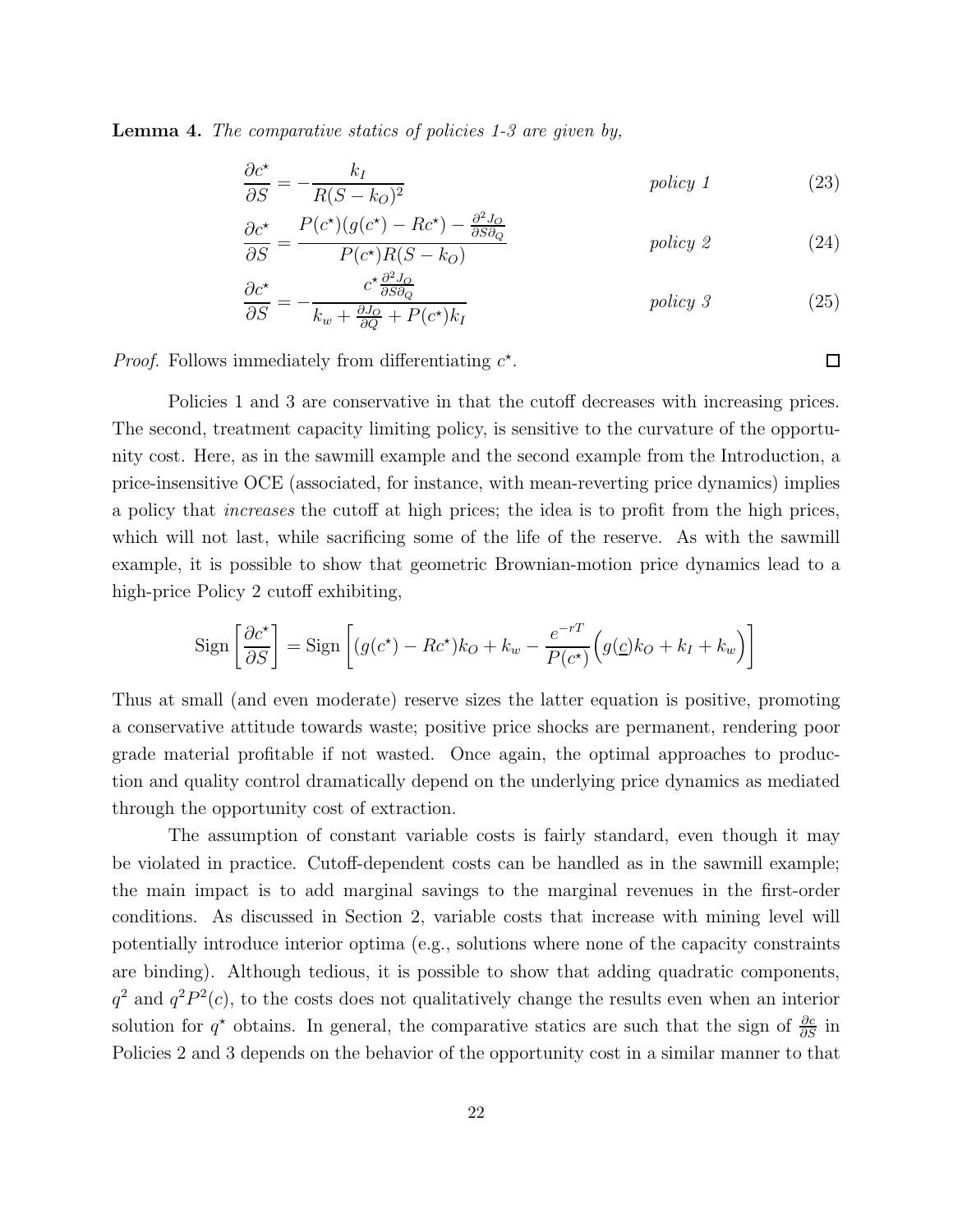derived under the simpler assumptions.

Another feature ignored in the analysis is a stockpiling option. Essentially, one expects that the future value of a unit designated for the stockpile will reduce the opportunity cost incurred in extraction. In the presence of a stockpiling option, the opportunity cost only accounts for the loss of material that has been processed (i.e., a fraction of the unit extracted). For example, assuming no stockpiling, at very high prices (when call options can be approximated by discounted forwards) the opportunity cost per unit mined is  $\approx$  $\mu \exp(-rT)F_T$  where r is a constant riskless rate, T is the amount of life left in the reserve,  $F_T$  is the forward price of one unit of the commodity, and  $\mu$  is the mean grade of the mined unit. If there is an option to stockpile, then one only loses the opportunity to exploit the processed fraction. Thus the opportunity cost becomes  $\approx P(c)g(c) \exp(-rT)F_T$ . Note that this does not alter the behavior of the opportunity cost with respect to price or much of the comparative statics. The analysis should thus be fairly robust to the inclusion of complications such as level dependent variable costs and stockpiling.

Consider next an open pit Copper mine project with the parameters given in Table 4. Figures 3a and 3b plot the value of the mine when operating and while temporarily shut. Shown are the curves for reserve levels varying from 10 to 50 million tons of raw material. If the mine is *currently* operating, then the optimal policy is given by the curves in Figure 3a. If the mine is currently shut, then it opens or abandons according to the curves in Figure 3b. When spot prices warrant, the mine opens or remains open (solid lines); otherwise, it is temporarily shut down or remains shut (dashed lines). Startups always happen at higher prices than shutdowns because of the costs involved (hysteresis). Site abandonment occurs when the value of the project approaches the abandonment costs. Note that the approach to abandonment is steep; the 'elbow' is an artifact of the Ornstein-Uhlenbeck process which features very strong mean reversion at low prices (the strength of the mean reversion diverges as prices fall to zero). Mine operation is conducted by following a continuous series of such curves as the mine is depleted and spot prices change. Thus a policy exists for every possible price path.

More interestingly, Figures 4a and 4b show the optimal extraction and cutoff policies for the open mine. Because the marketing stage represents the most severe constraint, optimal policies tend to saturate output capacity. At low prices the dominant strategy is of the break-even type (policy 3) whether reserves are high or low. As spot prices increase, a shift in policy occurs when little reserves are left (i.e., opportunity costs are high). Large reserve projects, however, remain on a break-even policy. The low reserve projects are more sensitive to price movements. This is demonstrated by the more dramatic reaction of the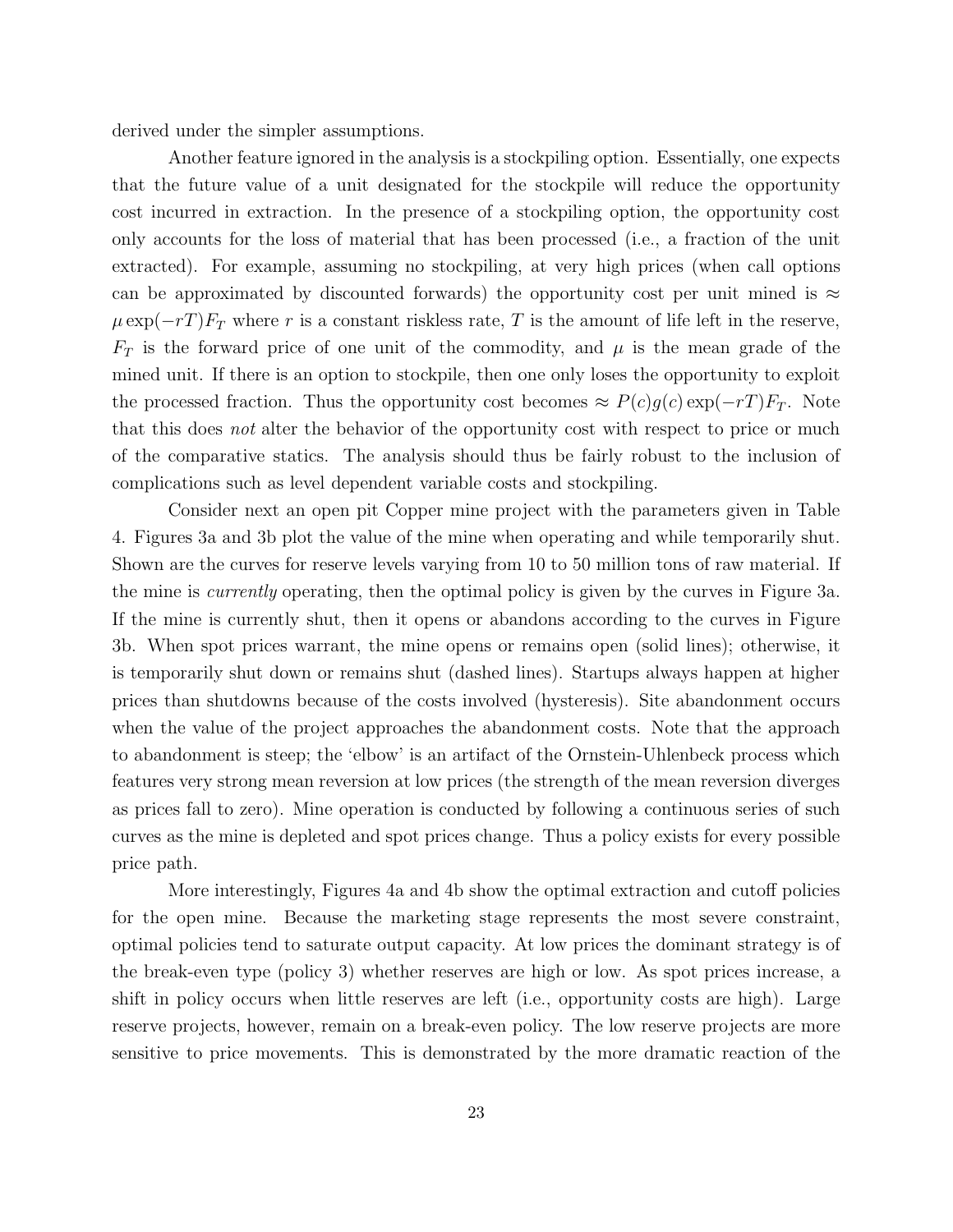optimal policies to changes in spot prices. The figures show that at high prices the cutoff decreases as the reserve is depleted. Because the output capacity is kept at a maximum, decreases in the cutoff result in a lower extraction rate.

Figure 4c plots the opportunity cost,  $\frac{\partial J}{\partial Q}$ . Note that the vertical axis corresponds to \$ per ton. There are roughly 11 lbs. of copper per ton extracted when the cutoff is zero and less for higher cutoff. For comparison, Figure 5 shows the term structure for European options on the commodity. Although not exact copies, there is a remarkable similarity, verifying that opportunity costs are analogous to forgone options that expire when the reserve is depleted. More importantly, it is clear from the plots that the OCE is insensitive to the price when the price is high. This is not true when project is close to being abandoned. One might therefore expect somewhat different cutoff grade behavior in this region than at high prices.

Much was said earlier about the possibility that minimum acceptable quality can actually increase as prices increase. To see this, consider the project described in Table 4, only now the choke in production occurs at the input end:  $G_I = 2.0$  Million Tons/Year, and  $G<sub>O</sub> = 60$  Million Lbs. of Copper/Year. The optimal extraction and cutoff policies for the open mine are shown in Figures 6a and 6b. Notice that, as argued, both the extraction rate and the cutoff increase as prices rise. To see why this seemingly wasteful policy is sensible, consider that the opportunity cost (shown in Figure 6c) decreases at the margin with increasing prices. In other words, the opportunity cost is nearly insensitive in price at moderate and high price levels for the larger reserve curves. Recalling the argument in the introduction and Eq. (23), it is clear that the benefits of using more of the slack in the final output capacity outweigh the loss of more reserves. Moreover, because the marginal opportunity cost decreases with larger reserve sizes, larger projects more readily increase the cutoff at lower prices, as seen in the figures. The increase in cutoff and production is saturated when both the input and extraction capacities are fully utilized; this corresponds to the Treatment-Mining capacity balancing policy 4.

From this analysis, it should be that the price dynamics play a crucial role vis a vis the OCE in understanding the interaction between production and quality control. The mean-reverting price process considered thus far leads to sublinear growth in the value of a forward-start American option and thus in the opportunity cost. A log-normal model, on the other hand, leads to price-sensitive option values at all prices and throughout much of the term structure. This can be expected to radically change the decision to increase minimum quality standards with increasing prices. To investigate this in an identical setting, the project with  $G_I = 2.0$  Million Tons/Year, and  $G_O = 60$  Million Lbs. of Copper/Year is re-visited but in the context of a log-normal price process with constant proportional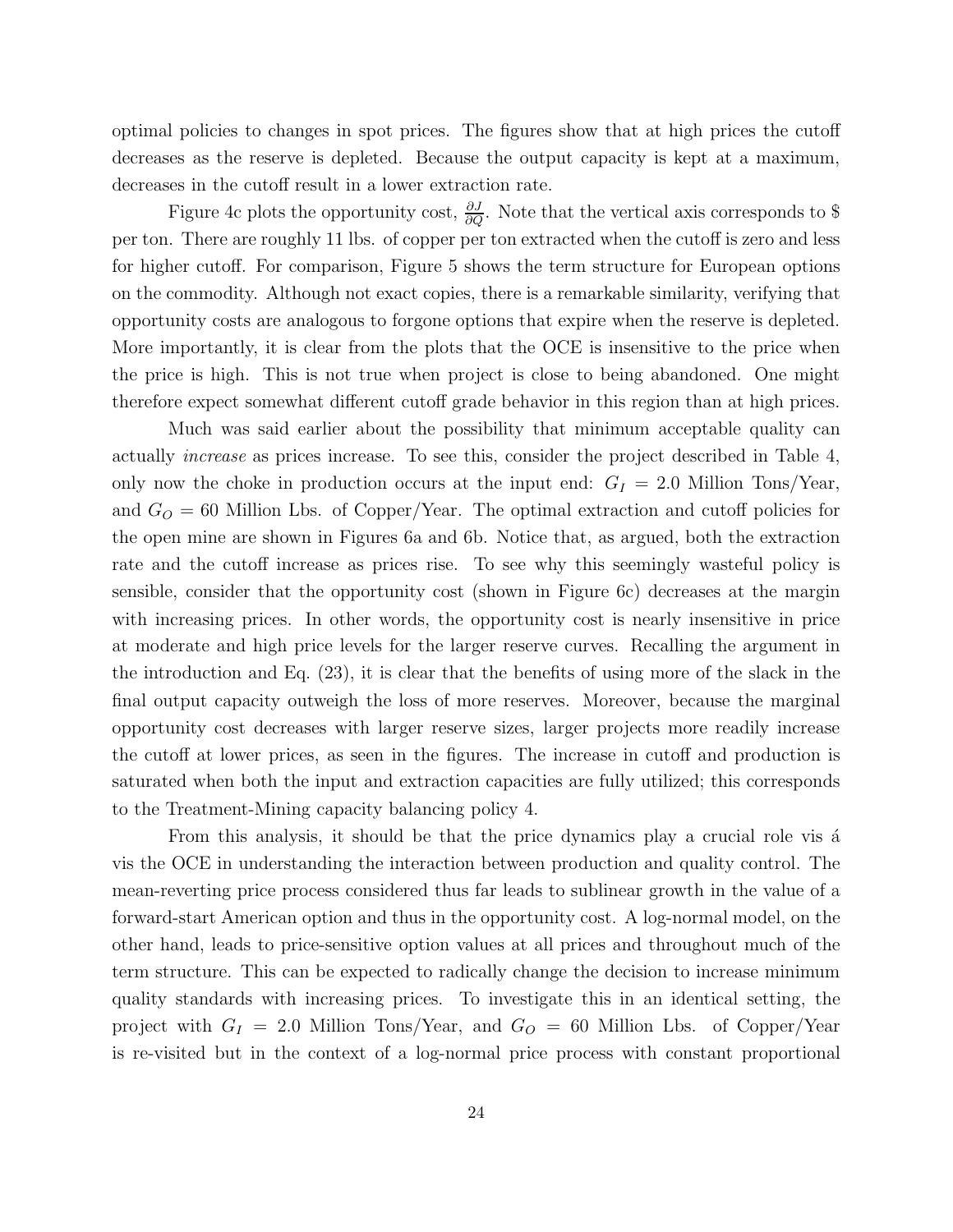convenience yield. The risk-adjusted price evolves according to

$$
dS = S(r - \delta)dt + S\sigma dZ \tag{26}
$$

with  $r = 0.05$ ,  $\delta = 0.02$  and  $\sigma = 0.233$  (annualized). The optimal cutoff and extraction policies are shown in Figures 7a and 7b. Notice that this time, the cutoff and extraction controls are monotonically decreasing in spot price even though the strategies used are exclusively of the type associated with policy 2. The reason for the reversal is explained by the opportunity cost function, which is now far more price sensitive to spot prices. The opportunity cost is shown in Figure 7c; once again, the interpretation of the opportunity cost as a call option forgone is useful.

It is worth noting that when Lane's model is used to analyze the last example (Figure 7), there are two general patterns. The mine value is lower, particularly at lower prices. This is the well-known option component added in the contingent claims approach. The cutoff and extraction policies have the same shape and trends, but are generally higher. In other words, with a log-normal price process, the contingent claims valuation gives a more conservative strategy for resource exploitation. This is due to a higher potential for future profitability ascribed to 'waste' by the real options analysis. The difference can be as large as 10% at intermediate prices (at sufficiently high prices there is not much difference). Such differences can make a serious impact on the duration of the operation. Naturally, in the presence of a mean reverting price process, Lane's model gives even more dramatically different recommendations.

## **4 CONCLUSIONS**

The most significant contributions of this paper are: (i) the identification of the opportunity cost of extraction as a key variable in constructing optimal production policies in the presence of capacity constraints; and (ii) the realization that the OCE resembles a call option written on the underlying commodity which expires when reserves are depleted. The joint insight is important for the construction of optimal production policies and, potentially, for public policy makers who wish to affect production policies especially in the resource industry.

There are many important applications that can extend the analysis presented here. These include project and facility planning, social welfare and waste management. In particular, price-contingent taxes increase the relative magnitude of the opportunity costs, thereby promoting a more efficient usage of resources. This poses an interesting possibility for gov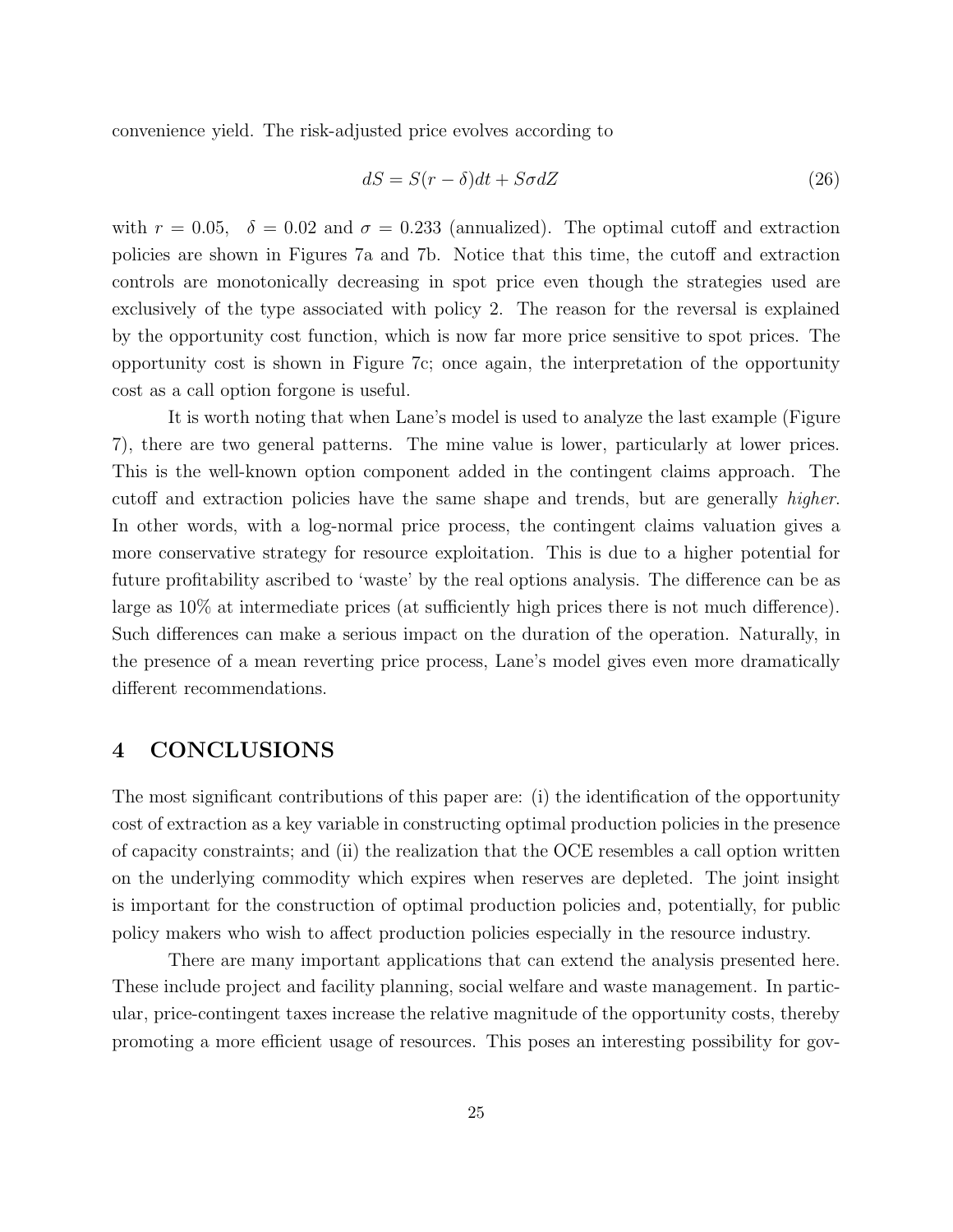ernments to balance ecological and economic considerations by optimally adjusting the tax code for resource based industries. Finally, the call option nature of opportunity costs can allow for qualitative insights when analyzing complicated control problems.

Another issue is that the *long-term* behavior of commodity prices is crucial for a proper understanding of opportunity cost. This is still a fledgling area of research with some promising work appearing recently by Routledge, Seppi and Spatt (2000) and Schwartz (1997, 1998). In particular, Schwartz's work suggests that commodities, such as copper and oil, have both mean-reverting and persistent components. This can impact the opportunity cost in a non-trivial way; since the high-price behavior depends on the reserve size (i.e., time to expiry), the implication is that differences in optimal policies between operations with small versus large reserves may be enhanced.

## **ACKNOWLEDGMENTS**

I would like to thank Michael Samis of the UBC Mining and Mineral Process Engineering Department for many helpful discussions and important references provided. At various points throughout the development of this research I also received useful comments and criticisms from David Laughton of the University of Alberta, Lorenzo Garlappi, Alan Kraus, Dave Peterson, Eduardo Schwartz, Vasant Naik and Tan Wang while at the University of British Columbia Department of Finance, Graham Davis of the Colorado School of Mines, and participants at the second annual conference on real options. Finally, many thanks go to Lenos Trigeorgis. All errors in this paper should be solely attributed to me.

## **References**

- [1] Brekke, K.A., and B. Øksendal. (1991). The High Contact Principle as a Sufficiency Condition for Optimal Stopping. In D. Lund and B. Øksendal (eds.), Stochastic Models and Options Values. Amsterdam, The Netherlands: North-Holland.
- [2] Brennan, M.J., and E.S. Schwartz. (1985). Evaluating Natural Resource Investments. Journal of Business 58(2), 135-157.
- [3] Dixit, A.K., and R.S. Pindyck. (1994). Investment Under Uncertainty. Princeton, N.J.: Princeton University Press.
- [4] Harrison, J. and D. Kreps. (1979). Martingales and Arbitrage in Multiperiod Securities Markets. Journal of Economic Theory 20, 381-408.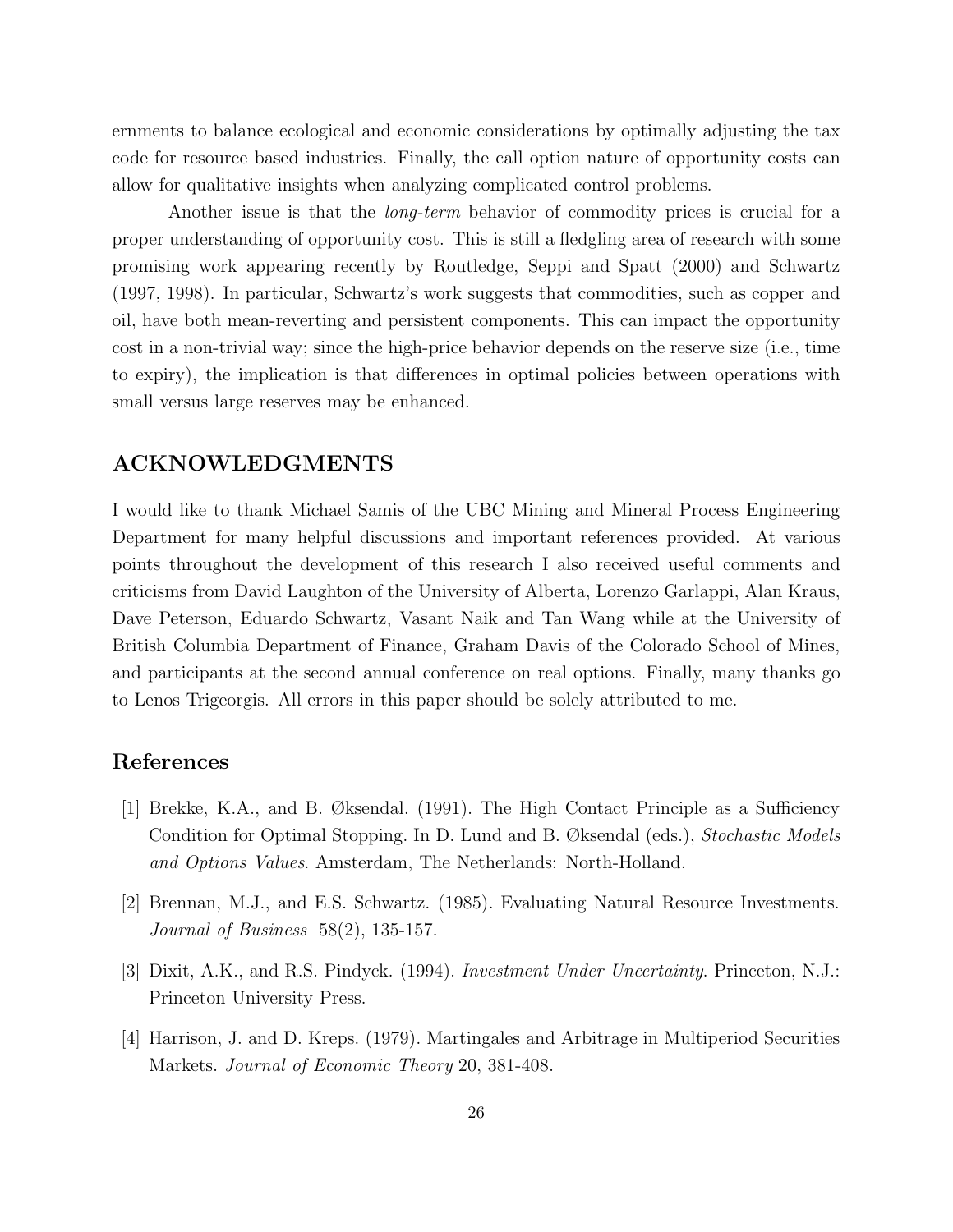- [5] Lane, K. (1988). The Economic Definition of Ore. London, England: Mining Journal Books.
- [6] Mardones, J.L. (1991). International Investment Contracting With Financial Market Segmentation: Option Valuation of a Copper Mine. Ph.D. Dissertation, Tufts University.
- [7] Mardones, J.L. (1993). Option Valuation of Real Assets: Application to a Copper Mine With Operating Flexibility. *Resources Policy* 19(1), 51-65.
- [8] McDonald, R., and D. Siegel. (1985). Investment and the Valuation of Firms When There is an Option To Shut Down. International Economic Review 26(2), 331-349.
- [9] Paddock, J.L., D.R. Siegel, and J.L. Smith. (1988). Option Valuation of Claims on Real Assets: the Case of Offshore Petroleum Leases. *Quarterly Journal of Economics* 103(3), 479-508.
- [10] Plantinga, A.J. (1998). The Optimal Timber Rotation: An Option Pricing Approach. Forest Science 44(2), 192-202.
- [11] Routledge, B.R., D.J. Seppi, and C.S. Spatt. (2000). Equilibrium Forward Curves For Commodities. Journal of Finance 55(3), 1297-1338.
- [12] Schwartz, E.S. (1997). The Stochastic Behavior of Commodity Prices: Implications For Valuation and Hedging. Journal of Finance 52(3), 923-973.
- [13] Schwartz, E.S. (1998). Valuing Long Term Commodity Assets. Financial Management  $27(1)$ , 57-66.
- [14] Schwartz, E.S. and J.E. Smith (2000). Short-term Variation and Long-term Dynamics in Commodity Prices. Management Science 46, 893-911.
- [15] Smith, J.E., and K.F. McCardle. (1999). Options in the Real World: Lessons Learned in Evaluating Oil and Gas Investments. Operations Research 47(1), 1-15.
- [16] Trigeorgis, L. (1996). Real Options: Managerial Flexibility and Strategy in Resource Allocation. Cambridge, MA: The MIT Press.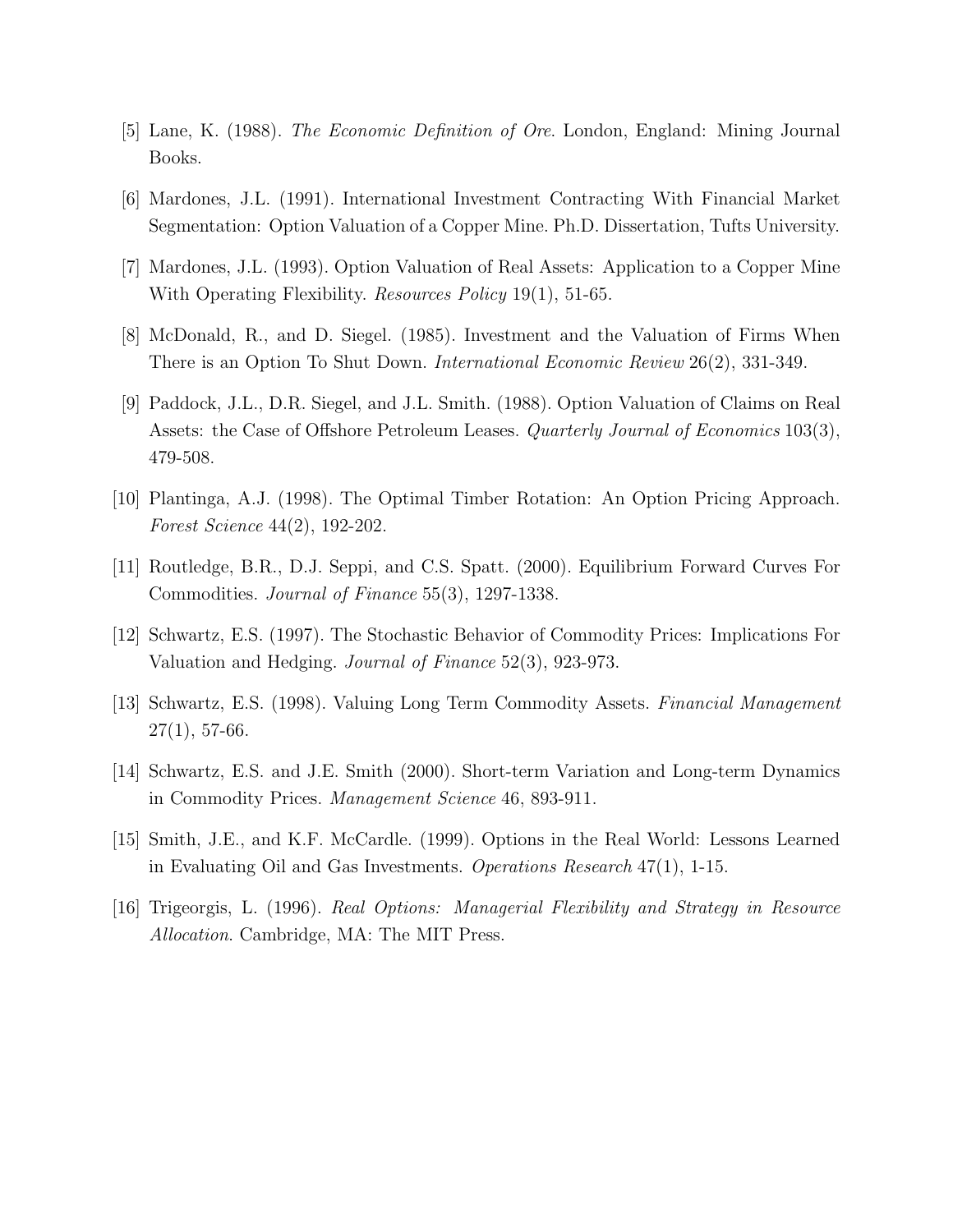Table 1: Cash Flows for Different Cutoff Policies When the Processing Stage Is Not Constrained

| Cutoff                                                                                  | Cash                          |
|-----------------------------------------------------------------------------------------|-------------------------------|
| $0$ – All extracted material is processed                                               | $S_l + S_m + S_h - 3k - 3\xi$ |
| $\frac{1}{3}$ – Only top 67% of extracted material is processed $S_m + S_h - 2k - 3\xi$ |                               |
| $\frac{3}{2}$ – Only top 33% of extracted material is processed $S_h - k - 3\xi$        |                               |

### Table 2:

Cash Flows for Different Cutoff Policies When Processing Stage Is Restricted to 1 Unit Per Period

| Units Extracted | Cutoff                                                                                                                                                                                                                                                         | Cash |
|-----------------|----------------------------------------------------------------------------------------------------------------------------------------------------------------------------------------------------------------------------------------------------------------|------|
|                 |                                                                                                                                                                                                                                                                |      |
|                 | 0 – All extracted material is processed $\frac{\frac{1}{3}(S_l + S_m + S_h) - k - \xi}{\frac{1}{2} - \text{Only top } 50\%$ of extracted material is processed $\frac{\frac{1}{3}S_m + \frac{2}{3}S_h - k - 2\xi}{\frac{1}{3}S_m + \frac{2}{3}S_h - k - 2\xi}$ |      |
|                 | $\frac{2}{2}$ – Only top 33% of extracted material is processed $S_h - k - 3\xi$                                                                                                                                                                               |      |

### Table 3:

Sawmill Example Parameters

| Model Input           | Assumptions                                                                                                                                             |
|-----------------------|---------------------------------------------------------------------------------------------------------------------------------------------------------|
| Diameter Distribution | Diameters of timber units (measured in cubic meters) are distributed                                                                                    |
|                       | with mean and standard deviation of 18 and 6 inches, respectively. The                                                                                  |
|                       | population of timber units is assumed to be log-normal.                                                                                                 |
| Capacity Constraints  | Harvesting: $H = 5$ Million $m^3$ /Year                                                                                                                 |
|                       | Milling: $G_I = 1.0$ Million $m^3$ /Year                                                                                                                |
| Variable Costs        | Logging: $k_{w}^{o} = 5 \frac{8}{m^{3}}$                                                                                                                |
|                       | Stumpage: $\chi_{Stump} = 0.15$                                                                                                                         |
|                       | Input: $\kappa(c) = 15 + \frac{1500in^2}{c^2}$ \$/m <sup>3</sup> ( <i>c</i> is measured in inches)<br>Output: $k_O = 5$ \$/m <sup>3</sup> <sup>c2</sup> |
|                       |                                                                                                                                                         |
|                       | Production Ratio: $g(c) = \max\left\{0, 0.7 - \frac{6.5in}{c}\right\}$                                                                                  |
| Other Costs           | $MN_O = 15$ Whillian / Year operating overhead                                                                                                          |
|                       | $MN_C = 10$ \$Million / Year overhead during temporary shutdown                                                                                         |
|                       | $K_C = K_O = 1.0$ William temporary shut down / startup costs                                                                                           |
|                       | $V_a = 0$ \$ Salvage value                                                                                                                              |
| <b>Taxes</b>          | Symmetric profit taxes of 30%.                                                                                                                          |
| Price Process         | Risk adjusted Random Walk: $dS = S(r - \delta)dt + S\sigma dZ$                                                                                          |
|                       | $r = 0.06, \ \delta = 0.015 \ \sigma = 0.343 \ \text{(annual rates)}$                                                                                   |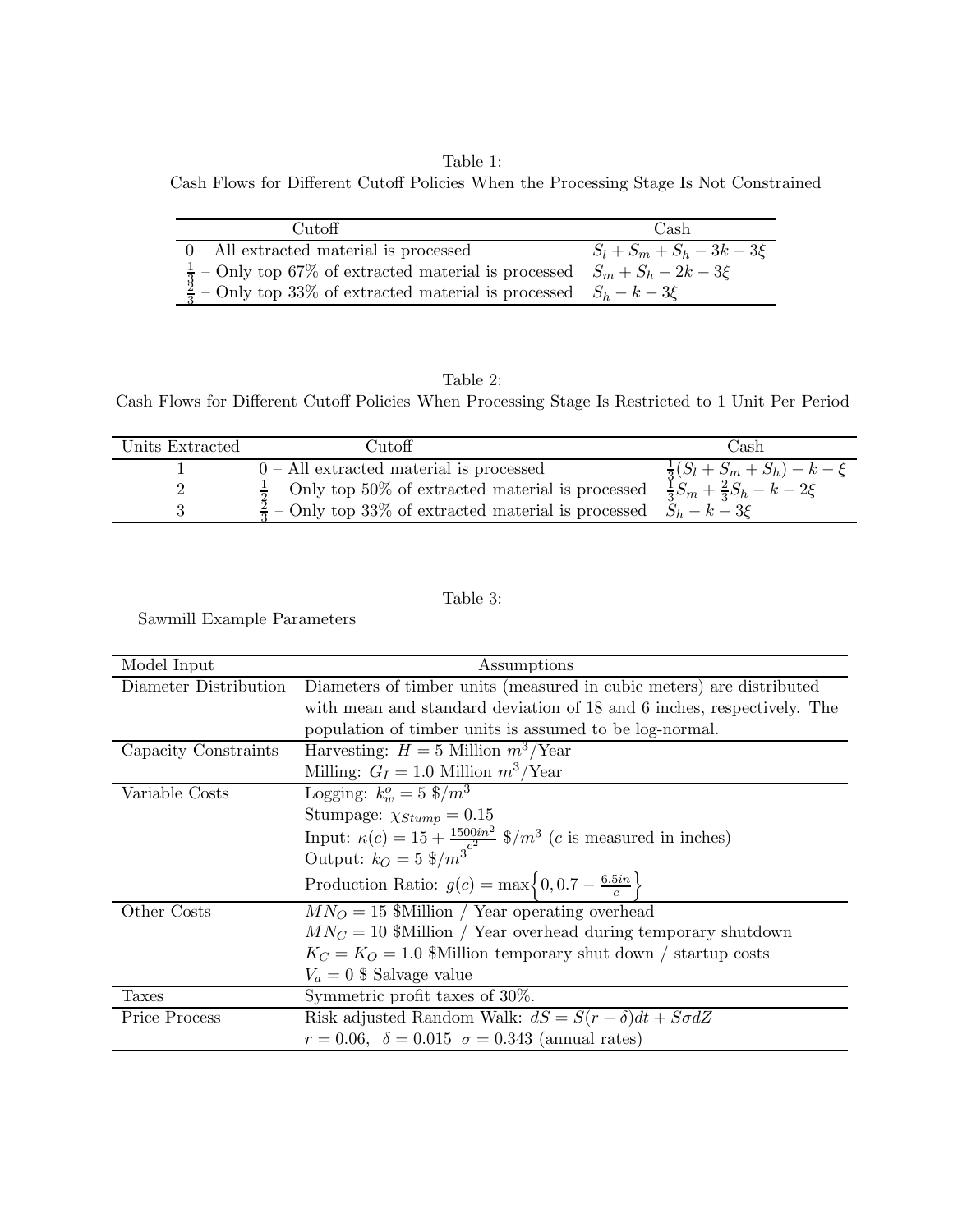Table 4:

Open Pit Copper Project Parameters

| Model Input           | Assumptions                                                                          |
|-----------------------|--------------------------------------------------------------------------------------|
| Grade Distribution    | Copper grade is distributed log-normally with mean grade                             |
|                       | of $0.5\%$ and standard deviation of .27%.                                           |
| Capacity and Recovery | Mining: $H = 10.0$ Million Tons / Year                                               |
| Constraints           | Treatment: $G_I = 3.0$ Million Tons / Year                                           |
|                       | Marketing: $G_O = 34$ Million Lbs. Copper / Year ( $R = 0.85$ )                      |
| Variable Costs        | Mining: $k_w = 0.25$ \$ / Ton                                                        |
|                       | Treatment: $k_I = 3.00 \text{ }$ / Ton                                               |
|                       | Marketing: $k_O = 0.15$ \$ / Lb. Copper                                              |
| Other Costs           | $MN_O = 8.0$ William / Year operating overhead                                       |
|                       | $MN_C = 4.0$ \$Million / Year overhead during temporary shutdown                     |
|                       | $K_C = K_O = 2.0$ \$Million temporary shut down / startup costs                      |
|                       | $V_a = 15$ \$Million clean up / abandonment costs                                    |
| <b>Taxes</b>          | Symmetric profit taxes of $40\%$ and proportional taxes of $2\%$ .                   |
| Price Process         | Risk adjusted Ornstein-Uhlenbeck: $dS = S(r - \delta - \kappa \ln S)dt + S\sigma dZ$ |
|                       | $r = 0.05, \delta = 0.0833 \kappa = 0.369 \sigma = 0.233$ (annualized)               |
|                       | Consistent with the parameter fits of Schwartz (1997).                               |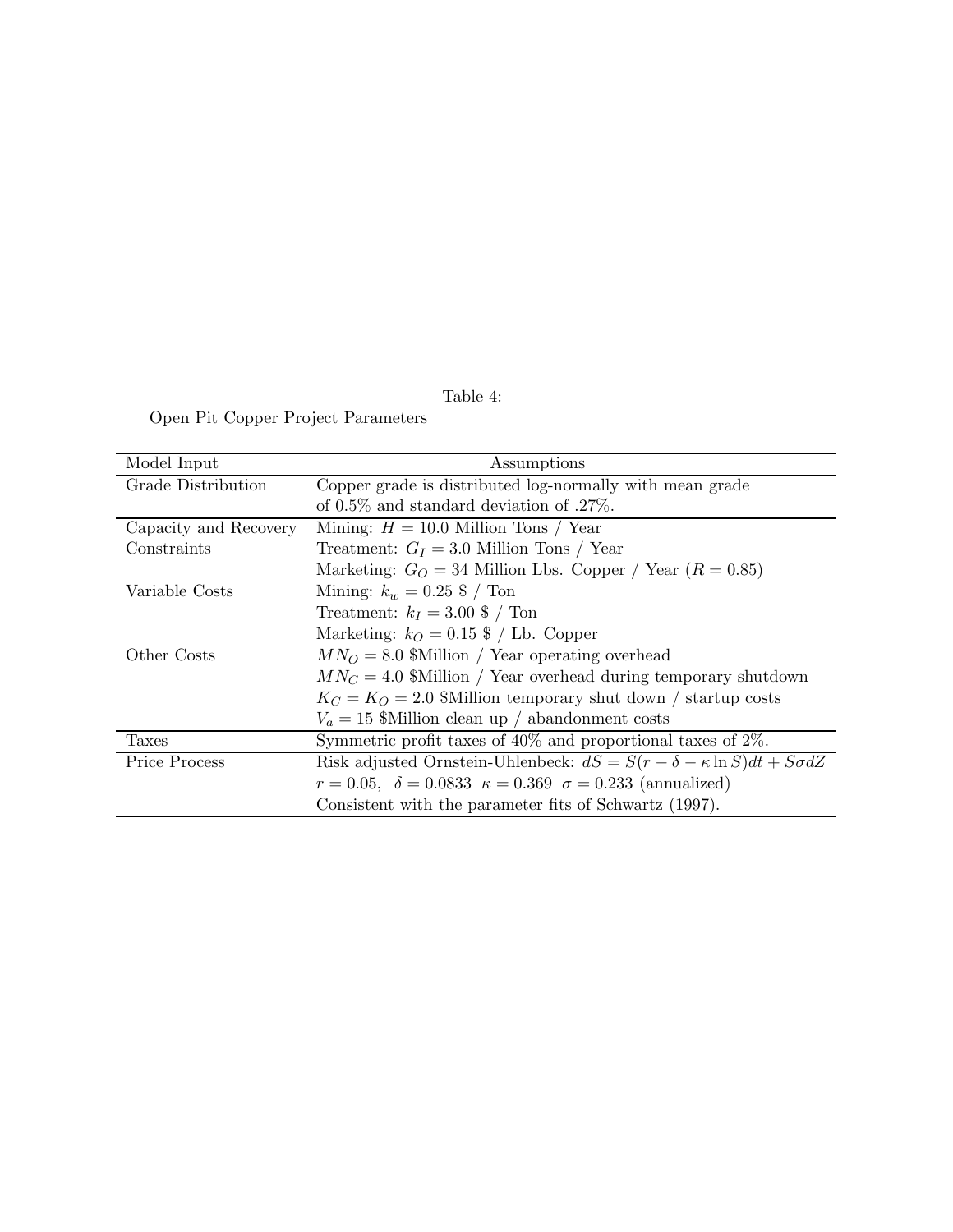

Figure 1: Illustration of the role of quality control in the production process.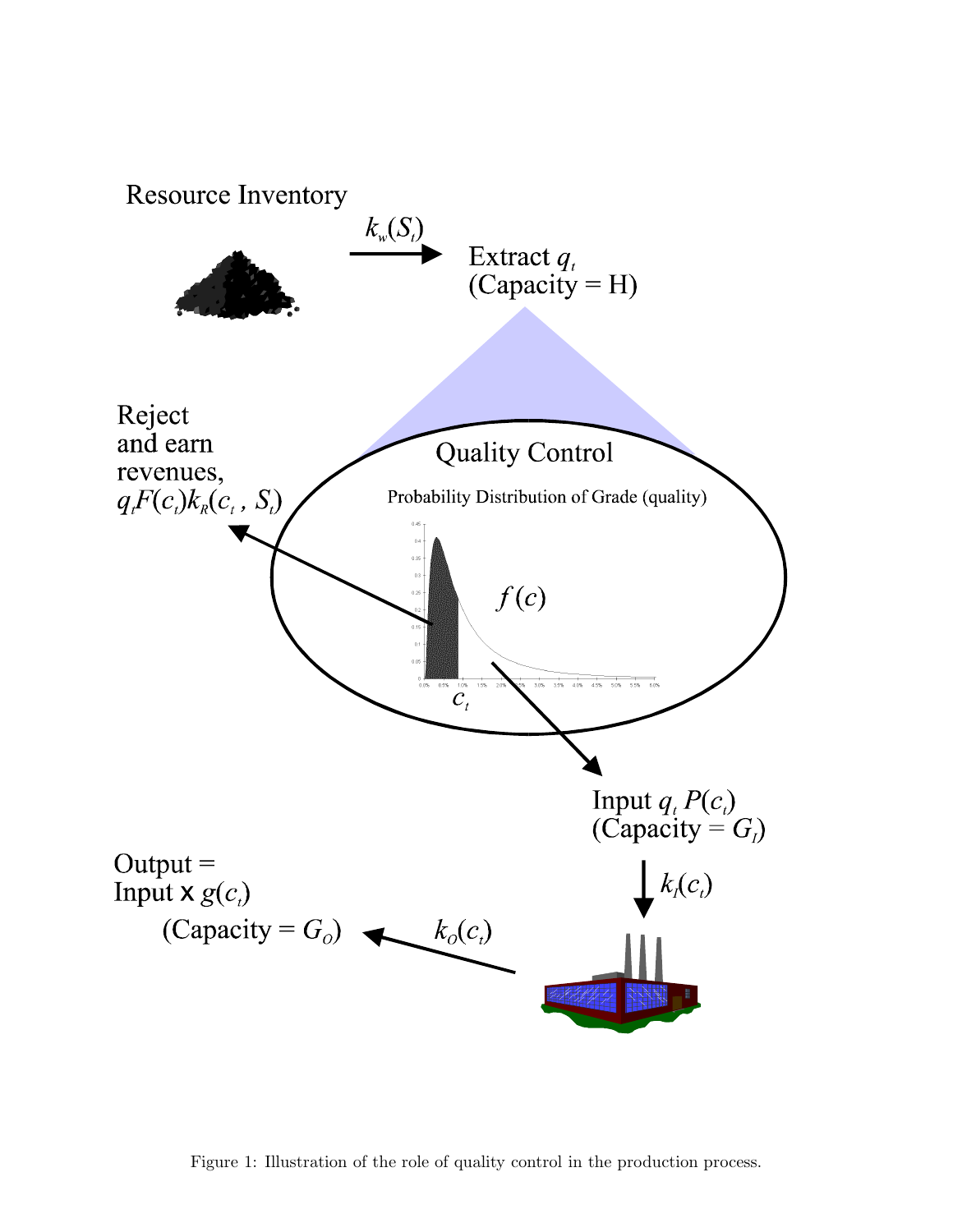

n<br>ve<br>ori spotPrice (\$100/m<sup>3</sup>)<br>sting policy, (b) diameter cutoff grade policy, and (c) oppo<br>ming log-normal lumber prices;  $H = 5$  and  $G_I = 1$  million<br>respond to various reserve sizes. Figure 2: (a) Harvesting policy, (b) diameter cutoff grade policy, and (c) opportunity costs for an open sawmill, assuming log-normal lumber prices;  $H = 5$  and  $G_I = 1$  million  $m^3$  per year. The different curves correspond to various reserve sizes.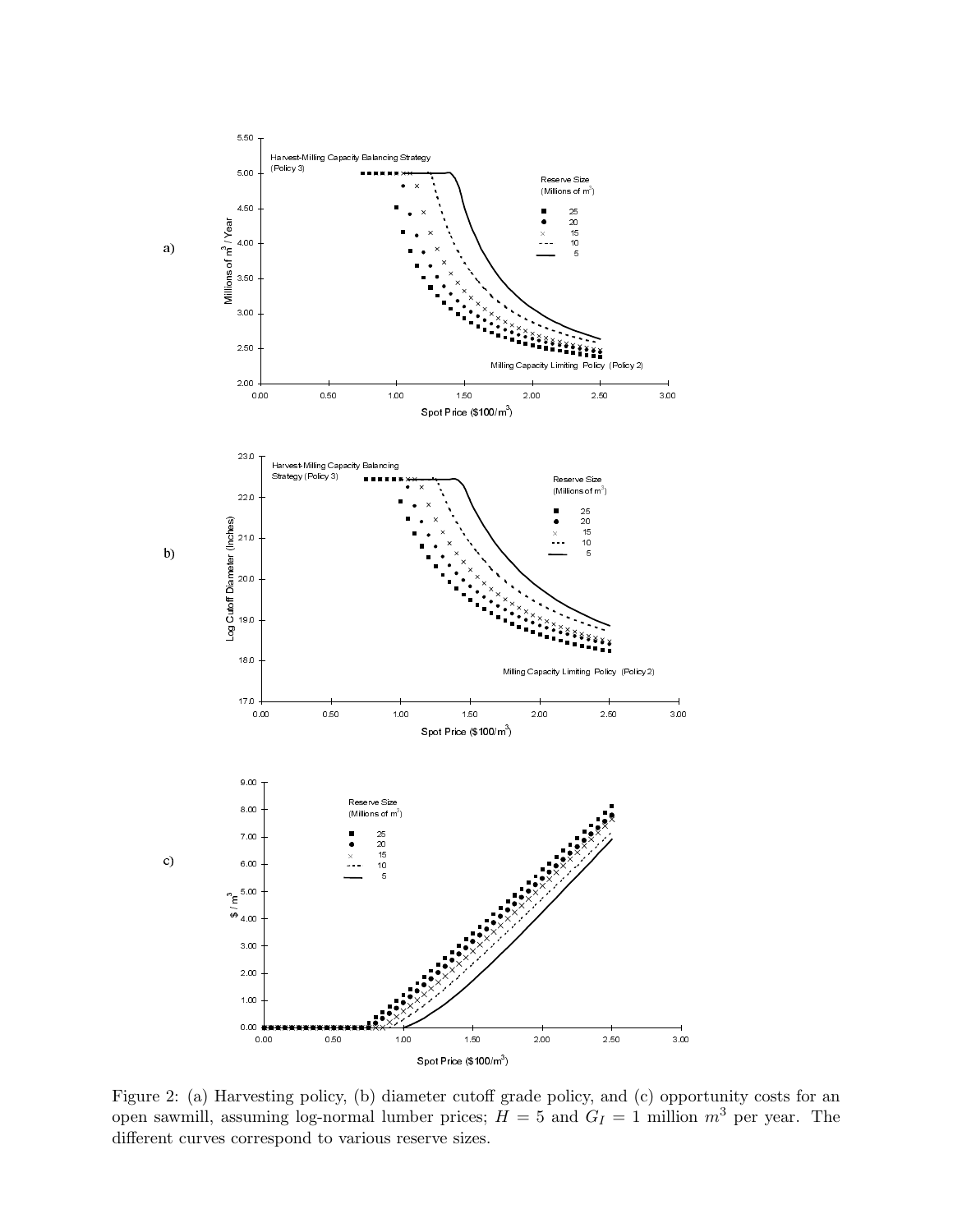

Figure 3: Mine value and policy for (a) an operating mine, and (b) a closed mine. Mine characteristics are as in Table 4. The different curves correspond to various deposit sizes (in millions of tons of material).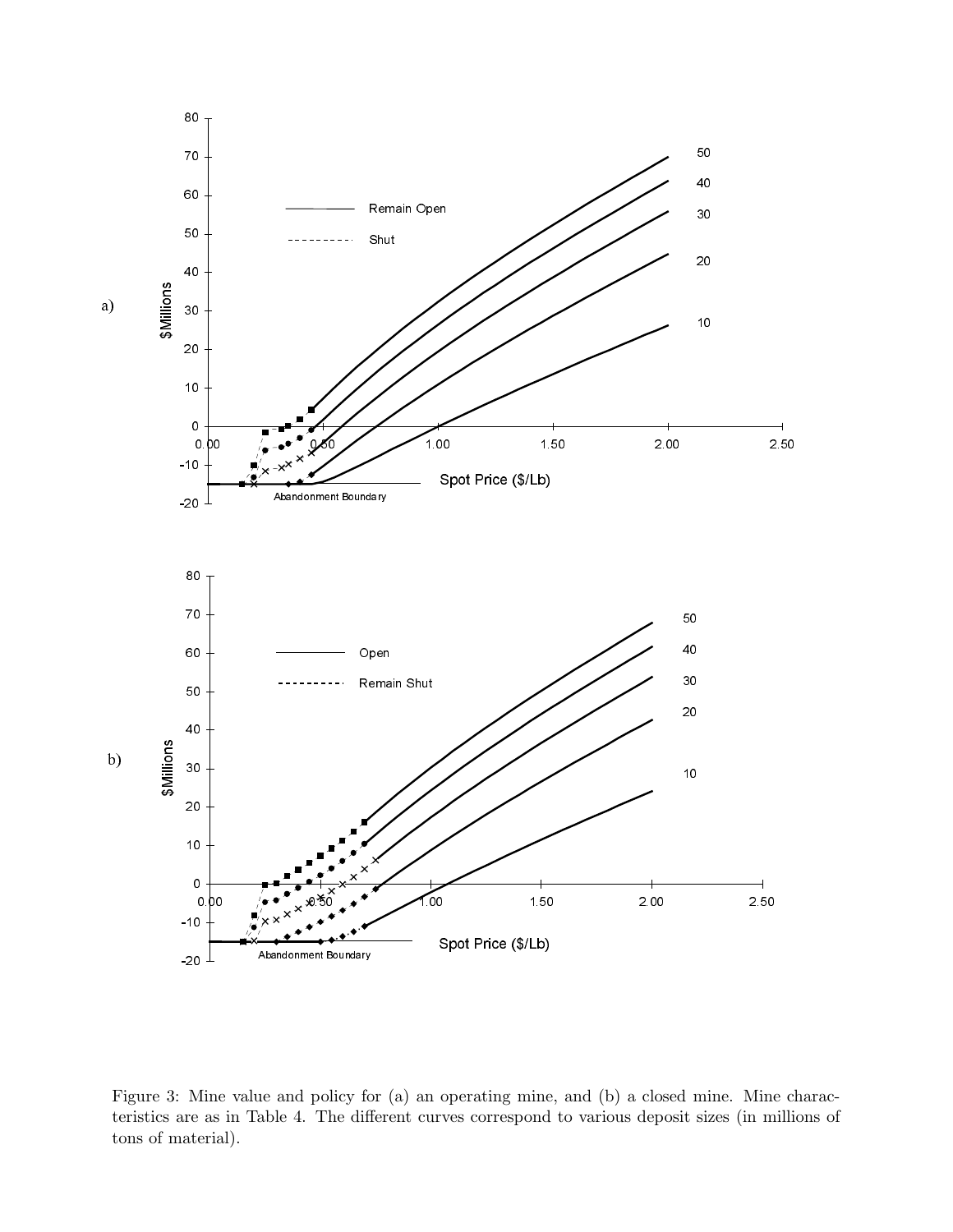

spot Price (\$/Lb)<br>
spot Price (\$/Lb)<br>
(c) opportunity commodity prices;  $H = 10$  and  $G_I = 3$  million tons pear.<br>
The different curves correspond to various deposit size Figure 4: (a) Extraction policy, (b) cutoff grade policy, and (c) opportunity costs for an open mine with mean-reverting commodity prices;  $H = 10$  and  $G_I = 3$  million tons per year and  $G_O = 34$ million Lbs. per year. The different curves correspond to various deposit sizes.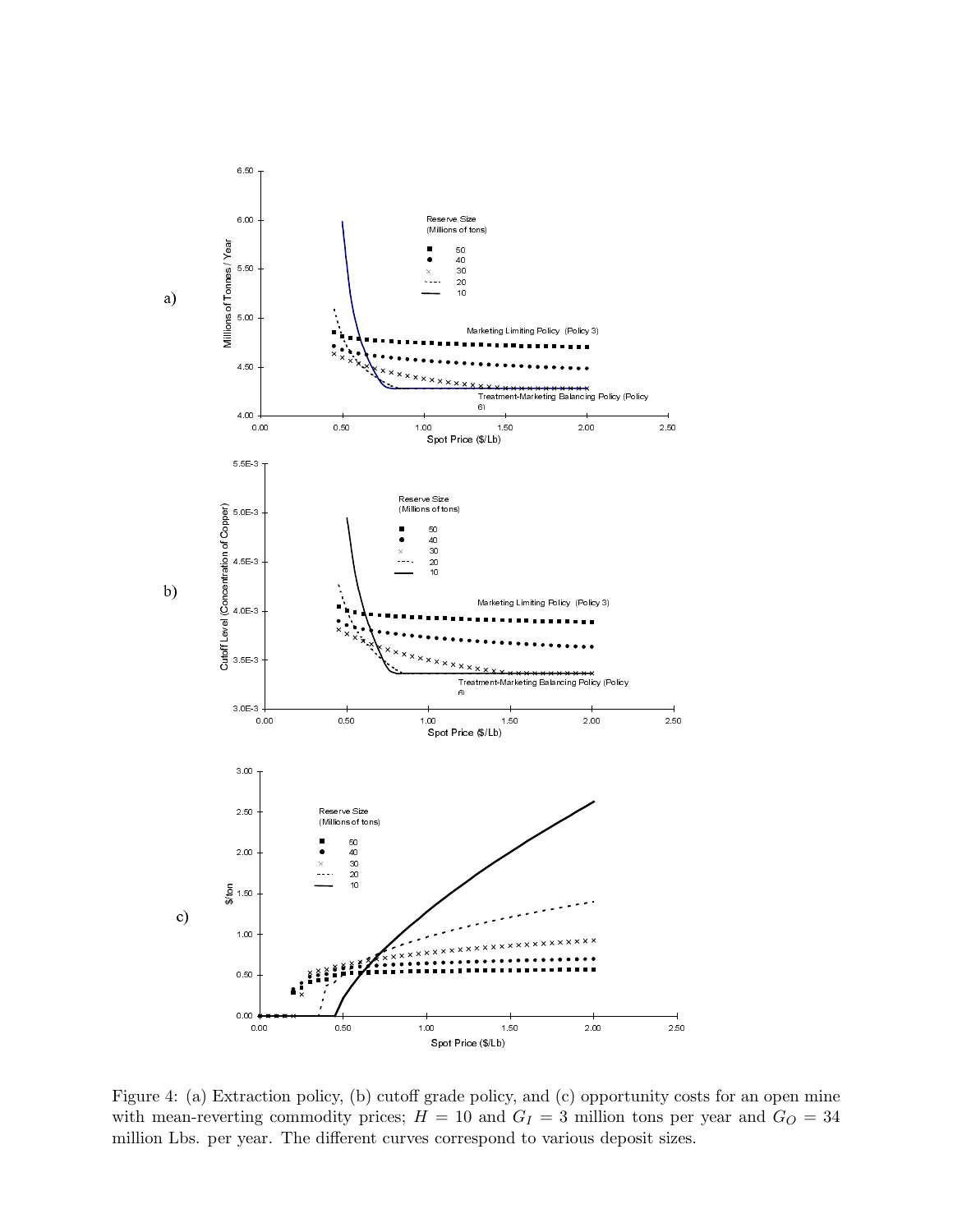

Figure 5: European call option written on the copper content of a ton of ore from the deposit described in Table 4. The strike price is \$0.90.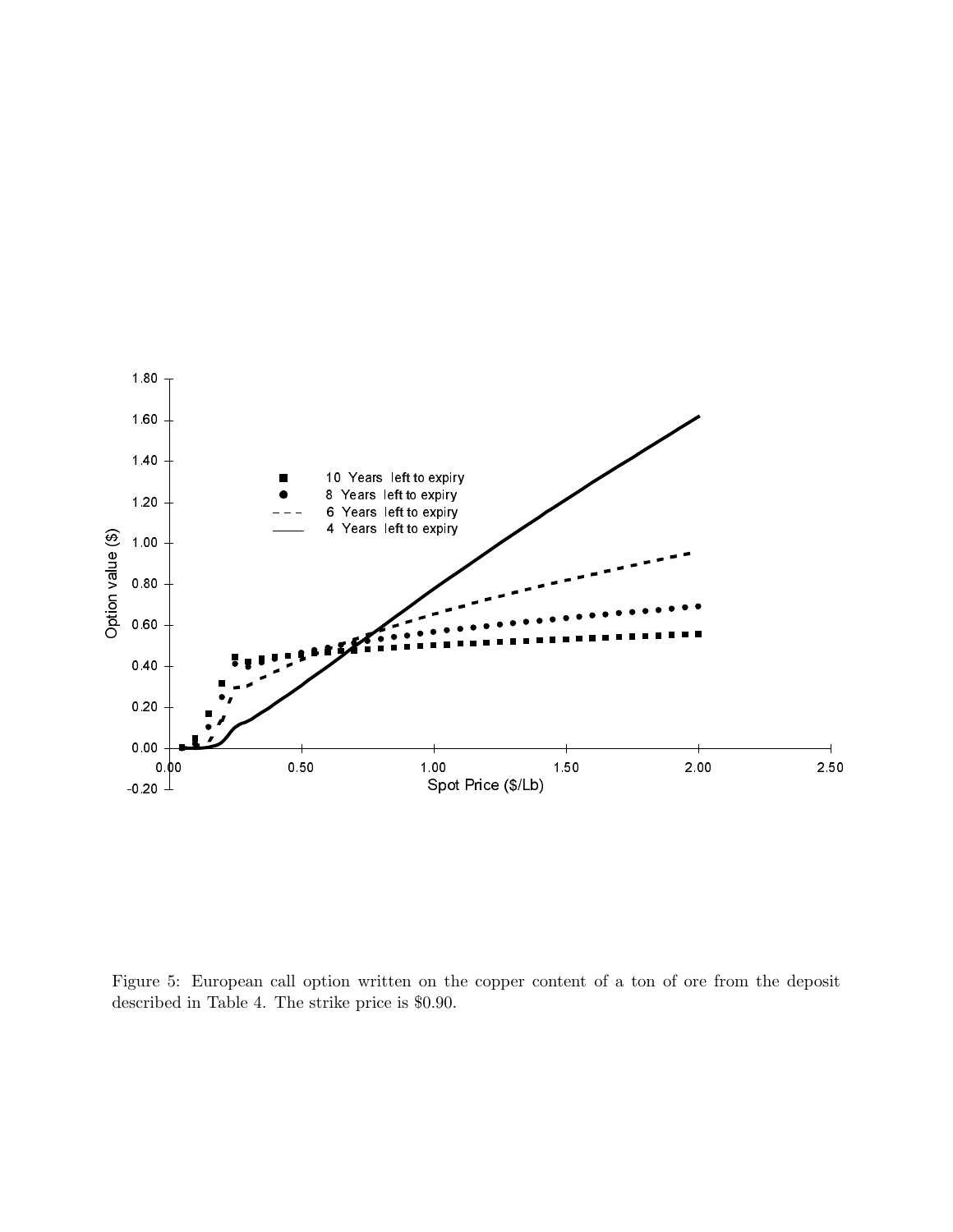

 $\begin{array}{c}\n\text{tra} \\
\text{tin} \\
\text{ye}\n\end{array}$ Figure 6: (a) Extraction policy, (b) cutoff grade policy, and (c) opportunity costs for an open mine with mean-reverting commodity prices;  $H = 10$  and  $G_I = 2$  million tons per year and  $G_O = 60$ million Lbs. per year. The different curves correspond to various deposit sizes.